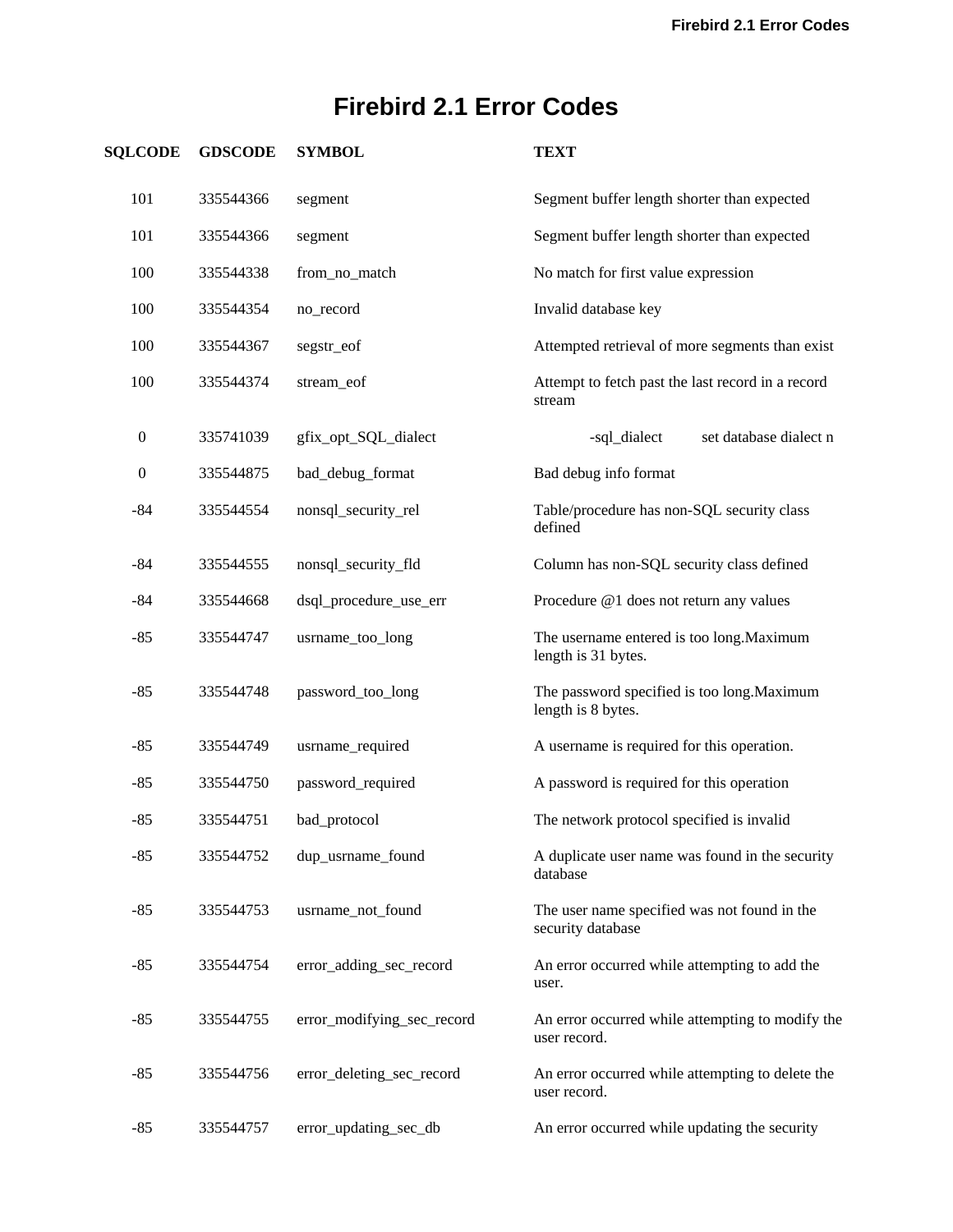| $-103$ | 335544571 | dsql_constant_err              | Data type for constant unknown                                                                                    |
|--------|-----------|--------------------------------|-------------------------------------------------------------------------------------------------------------------|
| $-104$ | 336003075 | dsql_transitional_numeric      | Precision 10 to 18 changed from DOUBLE<br>PRECISION in SQL dialect 1 to 64-bit scaled<br>integer in SQL dialect 3 |
| $-104$ | 336003077 | sql_db_dialect_dtype_unsupport | Database SQL dialect @1 does not support<br>reference to @2 datatype                                              |
| $-104$ | 336003087 | dsql_invalid_label             | Label $@1@2$ in the current scope                                                                                 |
| $-104$ | 336003088 | dsql_datatypes_not_comparable  | Datatypes @ lare not comparable in expression<br>@2                                                               |
| $-104$ | 335544343 | invalid_blr                    | Invalid request BLR at offset @1                                                                                  |
| $-104$ | 335544390 | syntaxerr                      | BLR syntax error: expected $@1$ at offset $@2$ ,<br>encountered $@3$                                              |
| $-104$ | 335544425 | ctxinuse                       | Context already in use (BLR error)                                                                                |
| $-104$ | 335544426 | ctxnotdef                      | Context not defined (BLR error)                                                                                   |
| $-104$ | 335544429 | badparnum                      | Bad parameter number                                                                                              |
| $-104$ | 335544440 | bad_msg_vec                    |                                                                                                                   |
| $-104$ | 335544456 | invalid_sdl                    | Invalid slice description language at offset @1                                                                   |
| $-104$ | 335544570 | dsql_command_err               | Invalid command                                                                                                   |
| $-104$ | 335544579 | dsql_internal_err              | Internal error                                                                                                    |
| $-104$ | 335544590 | dsql_dup_option                | Option specified more than once                                                                                   |
| -104   | 335544591 | dsql_tran_err                  | Unknown transaction option                                                                                        |
| $-104$ | 335544592 | dsql_invalid_array             | Invalid array reference                                                                                           |
| $-104$ | 335544608 | command_end_err                | Unexpected end of command                                                                                         |
| $-104$ | 335544612 | token_err                      | Token unknown                                                                                                     |
| $-104$ | 335544634 | dsql_token_unk_err             | Token unknown-line @1, column @2                                                                                  |
| $-104$ | 335544709 | dsql_agg_ref_err               | Invalid aggregate reference                                                                                       |
| $-104$ | 335544714 | invalid_array_id               | Invalid blob id                                                                                                   |
| $-104$ | 335544730 | cse_not_supported              | Client/Server Express not supported in this release                                                               |
| $-104$ | 335544743 | token_too_long                 | Token size exceeds limit                                                                                          |
| $-104$ | 335544763 | invalid_string_constant        | A string constant is delimited by double quotes                                                                   |
| $-104$ | 335544764 | transitional_date              | DATE must be changed to TIMESTAMP                                                                                 |

database.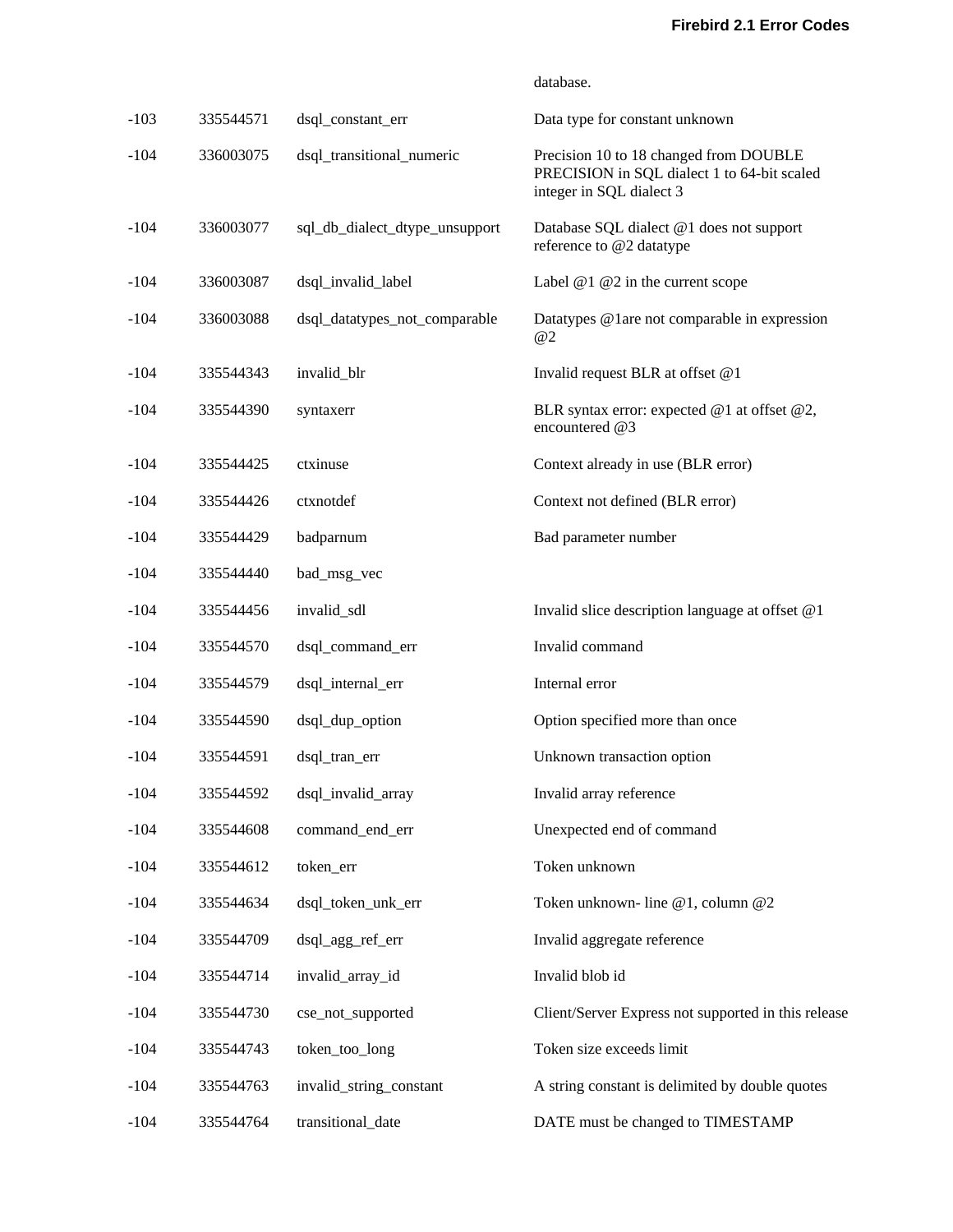| $-104$ | 335544796 | sql_dialect_datatype_unsupport  | Client SQL dialect @1 does not support reference<br>to @2 datatype                                                                |
|--------|-----------|---------------------------------|-----------------------------------------------------------------------------------------------------------------------------------|
| $-104$ | 335544798 | depend_on_uncommitted_rel       | You created an indirect dependency on<br>uncommitted metadata. You must roll back the<br>current transaction.                     |
| $-104$ | 335544821 | dsql_column_pos_err             | Invalid column position used in the @1 clause                                                                                     |
| $-104$ | 335544822 | dsql_agg_where_err              | Cannot use an aggregate function in a WHERE<br>clause, use HAVING instead                                                         |
| $-104$ | 335544823 | dsql_agg_group_err              | Cannot use an aggregate function in a GROUP<br>BY clause                                                                          |
| $-104$ | 335544824 | dsql_agg_column_err             | Invalid expression in the $@1$ (not contained in<br>either an aggregate function or the GROUP BY<br>clause)                       |
| $-104$ | 335544825 | dsql_agg_having_err             | Invalid expression in the $@1$ (neither an aggregate<br>function nor a part of the GROUP BY clause)                               |
| $-104$ | 335544826 | dsql_agg_nested_err             | Nested aggregate functions are not allowed                                                                                        |
| $-104$ | 335544849 | malformed_string                | Malformed string                                                                                                                  |
| $-104$ | 335544851 | command_end_err2                | Unexpected end of command-line $@1$ , column<br>@2                                                                                |
| $-104$ | 336397215 | dsql_max_sort_items             | Cannot sort on more than 255 items                                                                                                |
| $-104$ | 336397216 | dsql_max_group_items            | Cannot group on more than 255 items                                                                                               |
| $-104$ | 336397217 | dsql_conflicting_sort_field     | Cannot include the same field $(\mathcal{Q}_1 \mathcal{Q}_2)$ twice in<br>the ORDER BY clause with conflicting sorting<br>options |
| $-104$ | 336397218 | dsql_derived_table_more_columns | Column list from derived table @1 has more<br>columns than the number of items in its SELECT<br>statement                         |
| $-104$ | 336397219 | dsql_derived_table_less_columns | Column list from derived table $@1$ has less<br>columns than the number of items in its SELECT<br>statement                       |
| $-104$ | 336397220 | dsql_derived_field_unnamed      | No column name specified for column number<br>@1 in derived table @2                                                              |
| $-104$ | 336397221 | dsql_derived_field_dup_name     | Column $@1$ was specified multiple times for<br>derived table @2                                                                  |
| $-104$ | 336397222 | dsql_derived_alias_select       | Internal dsql error: alias type expected by<br>pass1_expand_select_node                                                           |
| $-104$ | 336397223 | dsql_derived_alias_field        | Internal dsql error: alias type expected by<br>pass1_field                                                                        |
| $-104$ | 336397224 | dsql_auto_field_bad_pos         | Internal dsql error: column position out of range                                                                                 |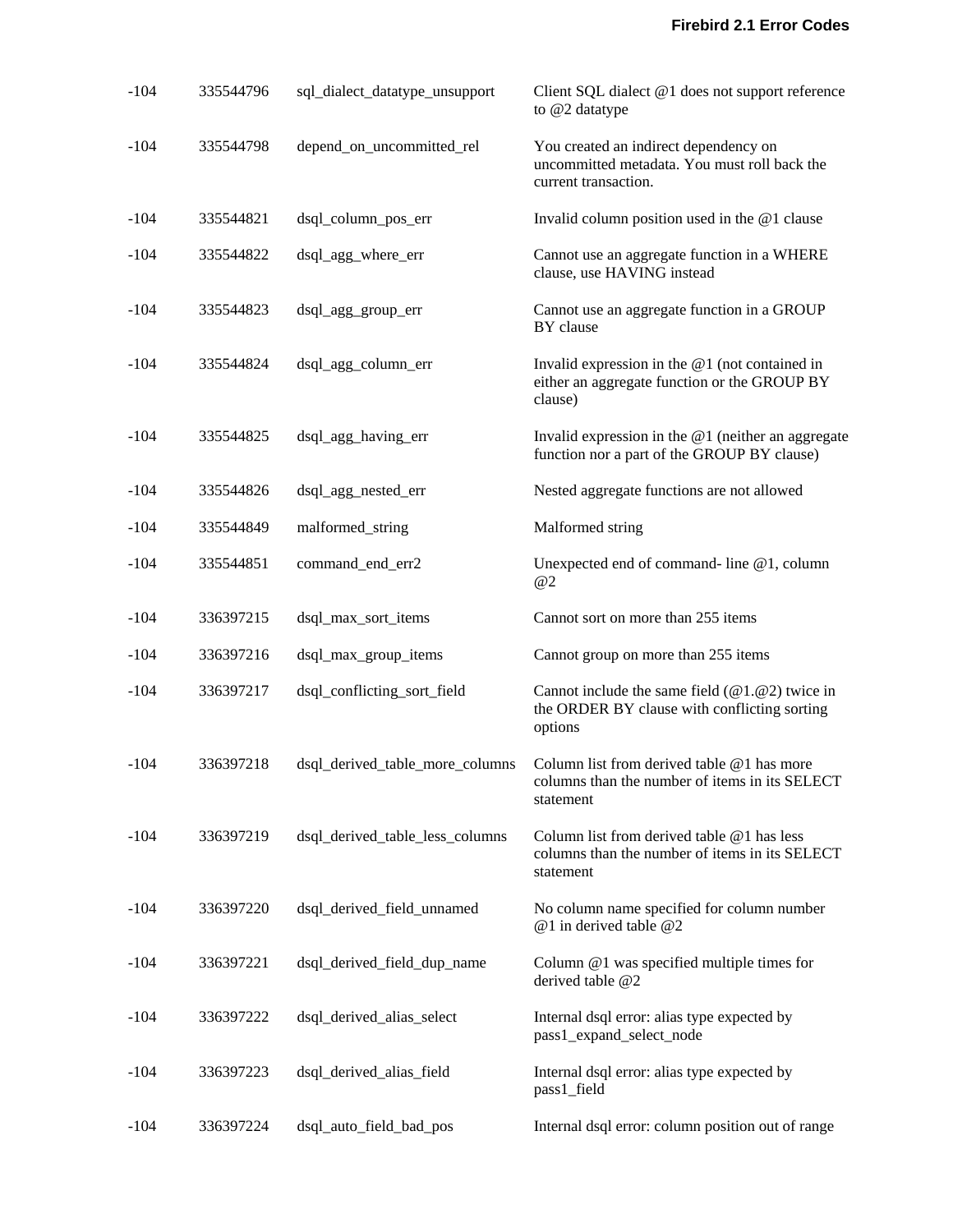in pass1\_union\_auto\_cast

| $-104$ | 336397225 | dsql_cte_wrong_reference        | Recursive CTE member $(\textcircled{a}1)$ can refer itself only<br>in FROM clause  |
|--------|-----------|---------------------------------|------------------------------------------------------------------------------------|
| $-104$ | 336397226 | dsql_cte_cycle                  | CTE '@1' has cyclic dependencies                                                   |
| $-104$ | 336397227 | dsql_cte_outer_join             | Recursive member of CTE can't be member of an<br>outer join                        |
| $-104$ | 336397228 | dsql_cte_mult_references        | Recursive member of CTE can't reference itself<br>more than once                   |
| $-104$ | 336397229 | dsql_cte_not_a_union            | Recursive CTE (@1) must be an UNION                                                |
| $-104$ | 336397230 | dsql_cte_nonrecurs_after_recurs | CTE '@1' defined non-recursive member after<br>recursive                           |
| $-104$ | 336397231 | dsql_cte_wrong_clause           | Recursive member of CTE '@1' has @2 clause                                         |
| $-104$ | 336397232 | dsql_cte_union_all              | Recursive members of CTE (@1) must be linked<br>with another members via UNION ALL |
| $-104$ | 336397233 | dsql_cte_miss_nonrecursive      | Non-recursive member is missing in CTE '@1'                                        |
| $-104$ | 336397234 | dsql_cte_nested_with            | WITH clause can't be nested                                                        |
| -104   | 336397235 | dsql_col_more_than_once_using   | Column @1 appears more than once in USING<br>clause                                |
| $-104$ | 336397237 | dsql_cte_not_used               | CTE " $@1$ " is not used in query                                                  |
| $-105$ | 335544702 | like_escape_invalid             | Invalid ESCAPE sequence                                                            |
| $-105$ | 335544789 | extract_input_mismatch          | Specified EXTRACT part does not exist in input<br>datatype                         |
| $-150$ | 335544360 | read_only_rel                   | Attempted update of read-only table                                                |
| $-150$ | 335544362 | read_only_view                  | Cannot update read-only view @1                                                    |
| $-150$ | 335544446 | non_updatable                   | Not updatable                                                                      |
| $-150$ | 335544546 | constaint_on_view               | Cannot define constraints on views                                                 |
| $-151$ | 335544359 | read_only_field                 | Attempted update of read-only column                                               |
| $-155$ | 335544658 | dsql_base_table                 | @1 is not a valid base table of the specified view                                 |
| $-157$ | 335544598 | specify_field_err               | Must specify column name for view select<br>expression                             |
| $-158$ | 335544599 | num_field_err                   | Number of columns does not match select list                                       |
| $-162$ | 335544685 | no_dbkey                        | Dbkey not available for multi-table views                                          |
| $-170$ | 335544512 | prcmismat                       | Input parameter mismatch for procedure @1                                          |
| $-170$ | 335544619 | extern_func_err                 | External functions cannot have more than 10                                        |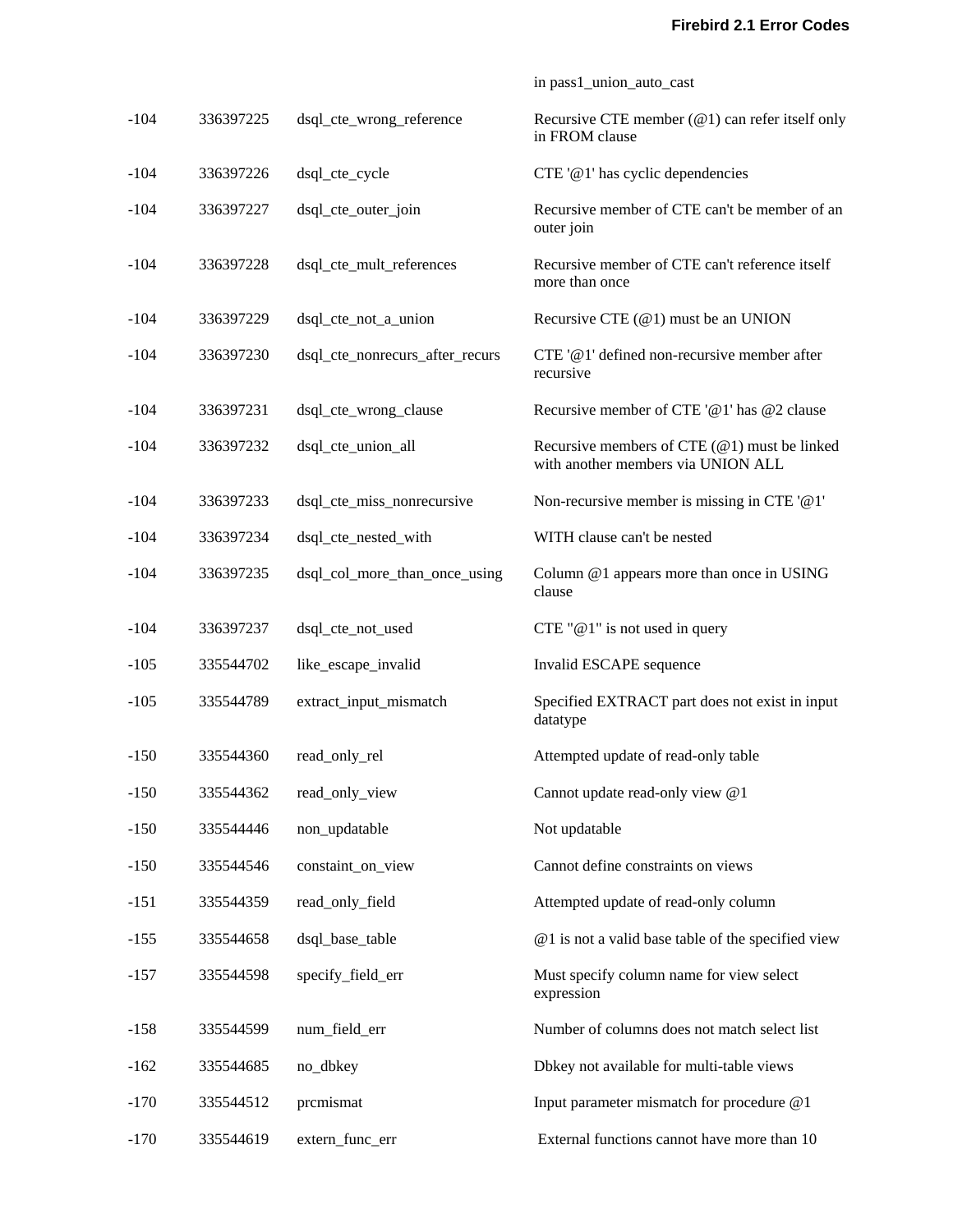| -170   | 335544850 | prc_out_param_mismatch    | Output parameter mismatch for procedure @1                                   |
|--------|-----------|---------------------------|------------------------------------------------------------------------------|
| -171   | 335544439 | funmismat                 | Function @1 could not be matched                                             |
| -171   | 335544458 | invalid_dimension         | Column not array or invalid dimensions (expected<br>$@1$ , encountered $@2)$ |
| -171   | 335544618 | return_mode_err           | Return mode by value not allowed for this data<br>type                       |
| -171   | 335544873 | array_max_dimensions      | Array data type can use up to $@1$ dimensions                                |
| -172   | 335544438 | funnotdef                 | Function @1 is not defined                                                   |
| $-203$ | 335544708 | dyn_fld_ambiguous         | Ambiguous column reference.                                                  |
| $-204$ | 336003085 | dsql_ambiguous_field_name | Ambiguous field name between @1 and @2                                       |
| $-204$ | 335544463 | gennotdef                 | Generator $@1$ is not defined                                                |
| $-204$ | 335544502 | stream_not_defined        | Reference to invalid stream number                                           |
| $-204$ | 335544509 | charset_not_found         | CHARACTER SET @1 is not defined                                              |
| $-204$ | 335544511 | prcnotdef                 | Procedure @1 is not defined                                                  |
| $-204$ | 335544515 | codnotdef                 | Status code @1 unknown                                                       |
| $-204$ | 335544516 | xcpnotdef                 | Exception @1 not defined                                                     |
| $-204$ | 335544532 | ref_cnstrnt_notfound      | Name of Referential Constraint not defined in<br>constraints table.          |
| $-204$ | 335544551 | grant_obj_notfound        | Could not find table/procedure for GRANT                                     |
| $-204$ | 335544568 | text_subtype              | Implementation of text subtype @1 not located.                               |
| $-204$ | 335544573 | dsql_datatype_err         | Data type unknown                                                            |
| $-204$ | 335544580 | dsql_relation_err         | Table unknown                                                                |
| $-204$ | 335544581 | dsql_procedure_err        | Procedure unknown                                                            |
| $-204$ | 335544588 | collation_not_found       | COLLATION @1 for CHARACTER SET @2 is<br>not defined                          |

CHARACTER SET

statement

parameters

## -204 335544589 collation\_not\_for\_charset COLLATION @1 is not valid for specified

-204 335544595 dsql\_trigger\_err Trigger unknown -204 335544620 alias\_conflict\_err Alias @1 conflicts with an alias in the same statement -204 335544621 procedure\_conflict\_error Alias @1 conflicts with a procedure in the same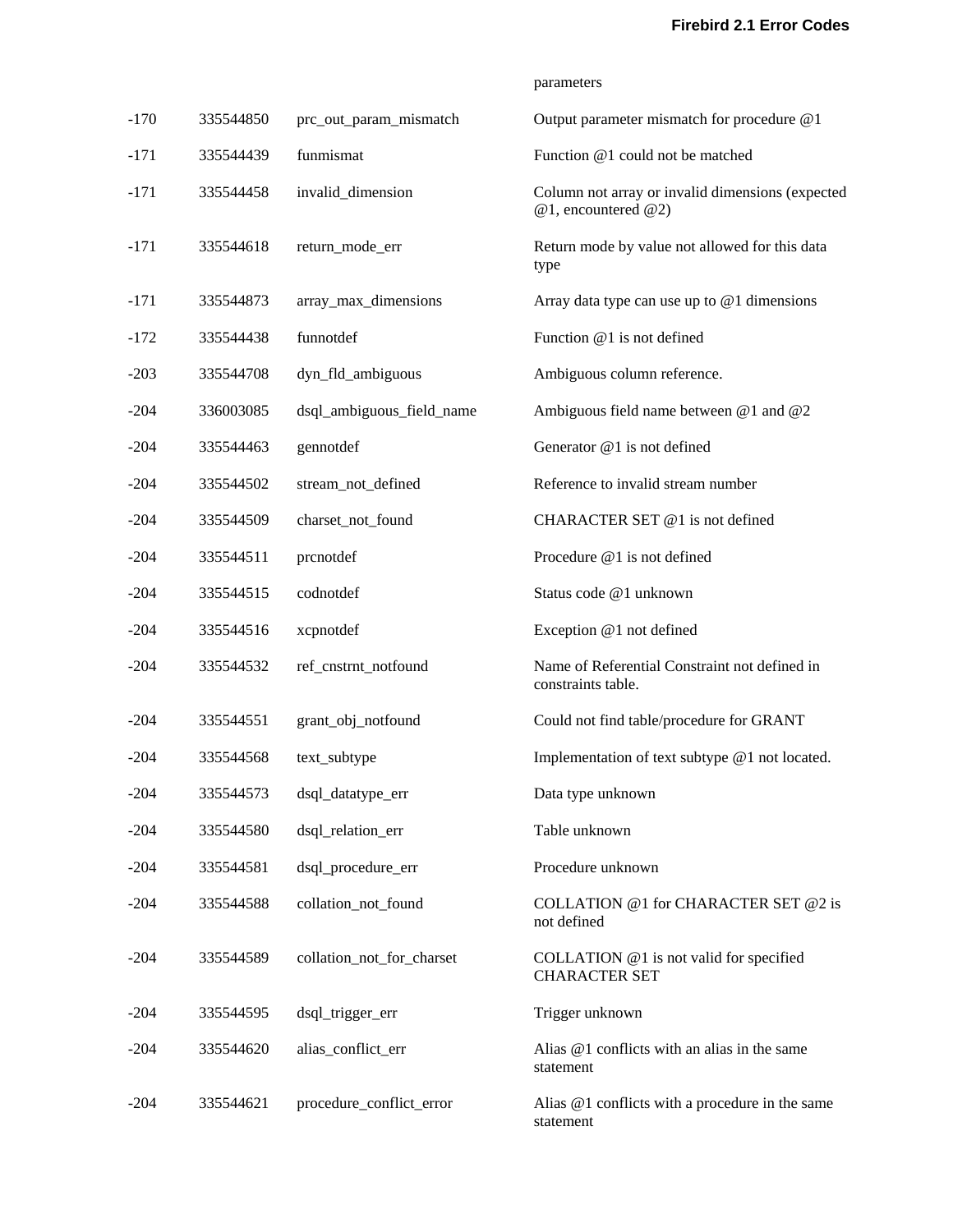| $-204$ | 335544622 | relation_conflict_err    | Alias @1 conflicts with a table in the same<br>statement                         |
|--------|-----------|--------------------------|----------------------------------------------------------------------------------|
| $-204$ | 335544635 | dsql_no_relation_alias   | There is no alias or table named $@1$ at this scope<br>level                     |
| $-204$ | 335544636 | indexname                | There is no index $@1$ for table $@2$                                            |
| $-204$ | 335544640 | collation_requires_text  | Invalid use of CHARACTER SET or COLLATE                                          |
| $-204$ | 335544662 | dsql_blob_type_unknown   | BLOB SUB_TYPE @1 is not defined                                                  |
| $-204$ | 335544759 | bad_default_value        | Can not define a not null column with NULL as<br>default value                   |
| $-204$ | 335544760 | invalid_clause           | Invalid clause--- '@1'                                                           |
| $-204$ | 335544800 | too_many_contexts        | Too many Contexts of Relation/Procedure/Views.<br>Maximum allowed is 255         |
| $-204$ | 335544817 | bad_limit_param          | Invalid parameter to FIRST. Only integers $\geq 0$<br>are allowed.               |
| $-204$ | 335544818 | bad_skip_param           | Invalid parameter to SKIP. Only integers $\geq 0$ are<br>allowed.                |
| $-204$ | 335544837 | bad_substring_offset     | Invalid offset parameter @1 to SUBSTRING.<br>Only positive integers are allowed. |
| $-204$ | 335544853 | bad_substring_length     | Invalid length parameter @1 to SUBSTRING.<br>Negative integers are not allowed.  |
| $-204$ | 335544854 | charset_not_installed    | CHARACTER SET @1 is not installed                                                |
| $-204$ | 335544855 | collation_not_installed  | COLLATION @1 for CHARACTER SET @2 is<br>not installed                            |
| $-204$ | 335544867 | subtype_for_internal_use | Blob sub_types bigger than 1 (text) are for<br>internal use only                 |
| $-205$ | 335544396 | fldnotdef                | Column $@1$ is not defined in table $@2$                                         |
| $-205$ | 335544552 | grant_fld_notfound       | Could not find column for GRANT                                                  |
| $-205$ | 335544883 | fldnotdef2               | Column $@1$ is not defined in procedure $@2$                                     |
| $-206$ | 335544578 | dsql_field_err           | Column unknown                                                                   |
| $-206$ | 335544587 | dsql_blob_err            | Column is not a BLOB                                                             |
| $-206$ | 335544596 | dsql_subselect_err       | Subselect illegal in this context                                                |
| $-206$ | 336397208 | dsql_line_col_error      | At line @1, column @2                                                            |
| $-206$ | 336397209 | dsql_unknown_pos         | At unknown line and column                                                       |
| $-206$ | 336397210 | dsql_no_dup_name         | Column $@1$ cannot be repeated in $@2$ statement                                 |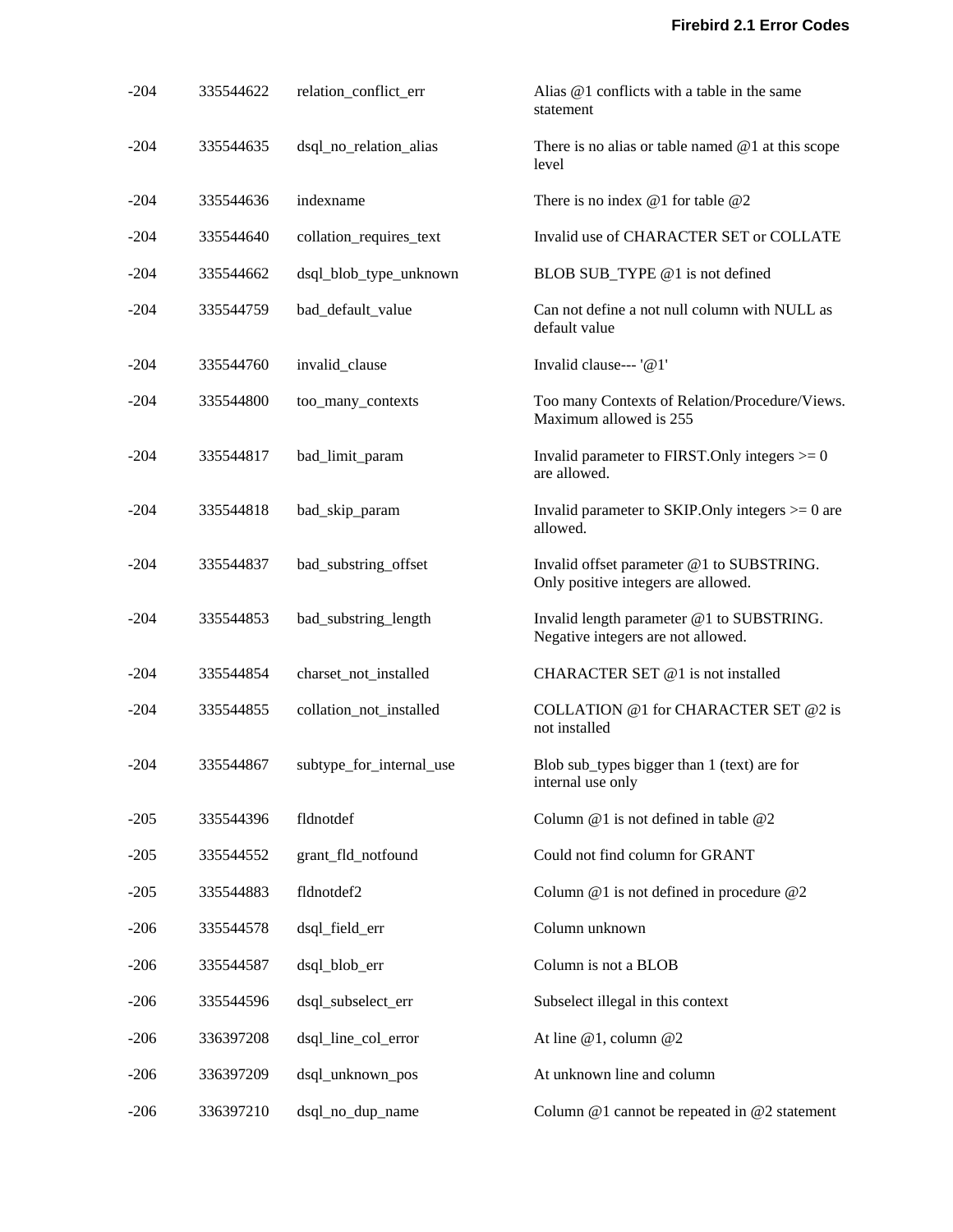| $-208$ | 335544617 | order_by_err         | Invalid ORDER BY clause                                                      |
|--------|-----------|----------------------|------------------------------------------------------------------------------|
| $-219$ | 335544395 | relnotdef            | Table @1 is not defined                                                      |
| $-219$ | 335544872 | domnotdef            | Domain @1 is not defined                                                     |
| $-230$ | 335544487 | walw_err             | WAL Writer error                                                             |
| $-231$ | 335544488 | logh_small           | Log file header of $@1$ too small                                            |
| $-232$ | 335544489 | logh_inv_version     | Invalid version of log file @1                                               |
| $-233$ | 335544490 | logh_open_flag       | Log file $@1$ not latest in the chain but open flag<br>still set             |
| $-234$ | 335544491 | logh_open_flag2      | Log file @1 not closed properly; database<br>recovery may be required        |
| $-235$ | 335544492 | logh_diff_dbname     | Database name in the log file $@1$ is different                              |
| $-236$ | 335544493 | logf_unexpected_eof  | Unexpected end of log file @1 at offset @2                                   |
| $-237$ | 335544494 | logr_incomplete      | Incomplete log record at offset @1 in log file @2                            |
| $-238$ | 335544495 | logr_header_small    | Log record header too small at offset $@1$ in log<br>file $@2$               |
| $-239$ | 335544496 | logb_small           | Log block too small at offset $@1$ in log file $@2$                          |
| $-239$ | 335544691 | cache_too_small      | Insufficient memory to allocate page buffer cache                            |
| $-239$ | 335544693 | log_too_small        | Log size too small                                                           |
| $-239$ | 335544694 | partition_too_small  | Log partition size too small                                                 |
| $-243$ | 335544500 | no_wal               | Database does not use Write-ahead Log                                        |
| $-257$ | 335544566 | start_cm_for_wal     | WAL defined; Cache Manager must be started<br>first                          |
| $-260$ | 335544690 | cache_redef          | Cache redefined                                                              |
| $-260$ | 335544692 | log_redef            | Log redefined                                                                |
| $-261$ | 335544695 | partition_not_supp   | Partitions not supported in series of log file<br>specification              |
| $-261$ | 335544696 | log_length_spec      | Total length of a partitioned log must be specified                          |
| $-281$ | 335544637 | no_stream_plan       | Table @1 is not referenced in plan                                           |
| $-282$ | 335544638 | stream_twice         | Table @1 is referenced more than once in plan;<br>use aliases to distinguish |
| $-282$ | 335544643 | dsql_self_join       | The table $@1$ is referenced twice; use aliases to<br>differentiate          |
| $-282$ | 335544659 | duplicate_base_table | Table @1 is referenced twice in view; use an alias                           |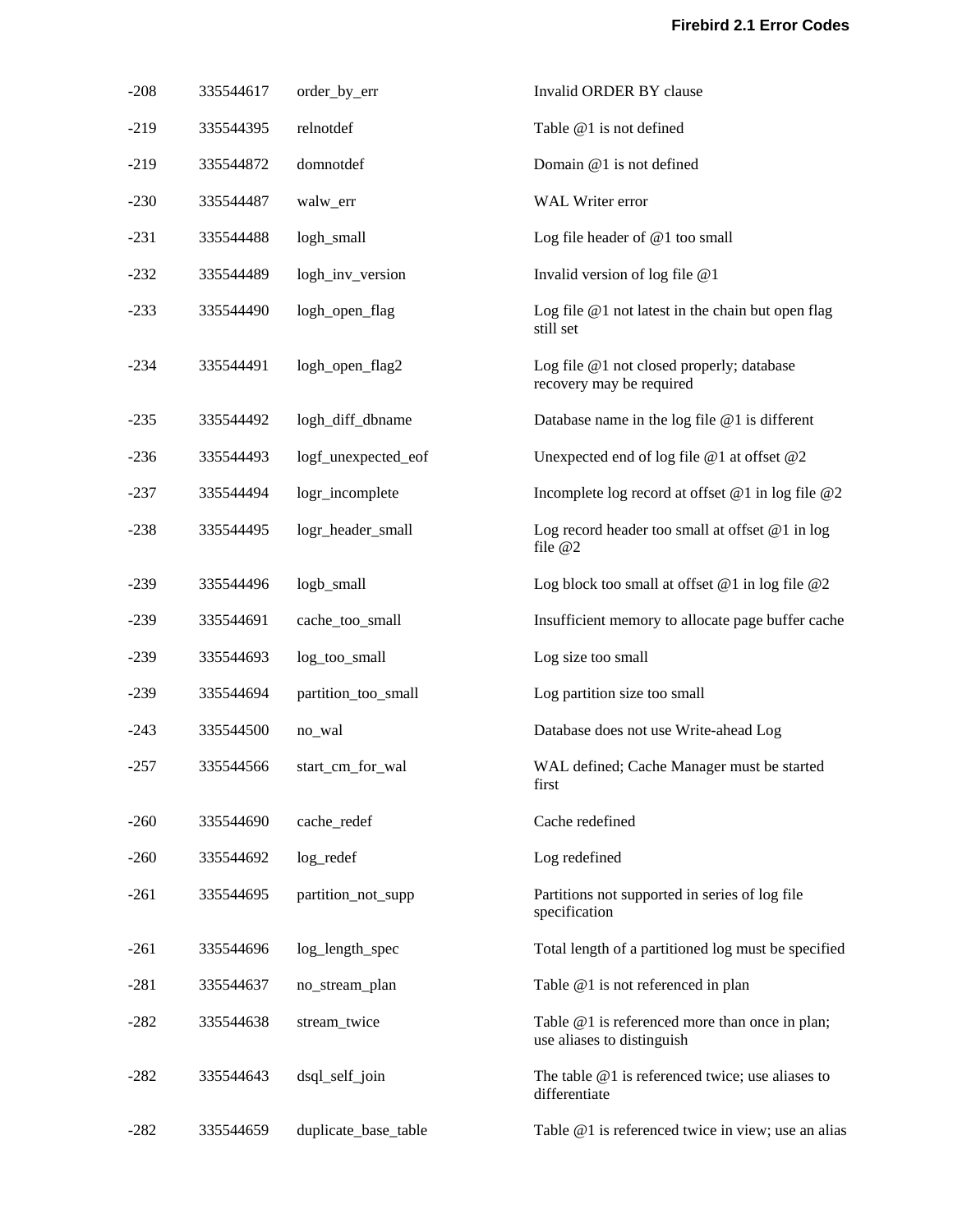|        |           |                               | to distinguish                                                                                           |
|--------|-----------|-------------------------------|----------------------------------------------------------------------------------------------------------|
| $-282$ | 335544660 | view_alias                    | View @1 has more than one base table; use<br>aliases to distinguish                                      |
| $-282$ | 335544710 | complex_view                  | Navigational stream @1 references a view with<br>more than one base table                                |
| $-283$ | 335544639 | stream_not_found              | Table $@1$ is referenced in the plan but not the<br>from list                                            |
| $-284$ | 335544642 | index_unused                  | Index @1 cannot be used in the specified plan                                                            |
| $-291$ | 335544531 | primary_key_notnull           | Column used in a PRIMARY constraint must be<br>NOT NULL.                                                 |
| $-292$ | 335544534 | ref_cnstrnt_update            | Cannot update constraints<br>(RDB\$REF_CONSTRAINTS).                                                     |
| $-293$ | 335544535 | check_cnstrnt_update          | Cannot update constraints<br>(RDB\$CHECK_CONSTRAINTS).                                                   |
| $-294$ | 335544536 | check_cnstrnt_del             | Cannot delete CHECK constraint entry<br>(RDB\$CHECK_CONSTRAINTS)                                         |
| $-295$ | 335544545 | rel_cnstrnt_update            | Cannot update constraints<br>(RDB\$RELATION_CONSTRAINTS).                                                |
| $-296$ | 335544547 | invld_cnstrnt_type            | Internal gds software consistency check (invalid<br>RDB\$CONSTRAINT_TYPE)                                |
| $-297$ | 335544558 | check_constraint              | Operation violates CHECK constraint @1 on<br>view or table @2                                            |
| $-313$ | 336003099 | upd_ins_doesnt_match_pk       | UPDATE OR INSERT field list does not match<br>primary key of table $@1$                                  |
| $-313$ | 336003100 | upd_ins_doesnt_match_matching | UPDATE OR INSERT field list does not match<br><b>MATCHING</b> clause                                     |
| $-313$ | 335544669 | dsql_count_mismatch           | Count of column list and variable list do not<br>match                                                   |
| $-314$ | 335544565 | transliteration_failed        | Cannot transliterate character between character<br>sets                                                 |
| $-315$ | 336068815 | dyn_dtype_invalid             | Cannot change datatype for column @1.Changing<br>datatype is not supported for BLOB or ARRAY<br>columns. |
| $-383$ | 336068814 | dyn_dependency_exists         | Column $@1$ from table $@2$ is referenced in $@3$                                                        |
| $-401$ | 335544647 | invalid_operator              | Invalid comparison operator for find operation                                                           |
| $-402$ | 335544368 | segstr_no_op                  | Attempted invalid operation on a BLOB                                                                    |
| -402   | 335544414 | blobnotsup                    | BLOB and array data types are not supported for<br>@1 operation                                          |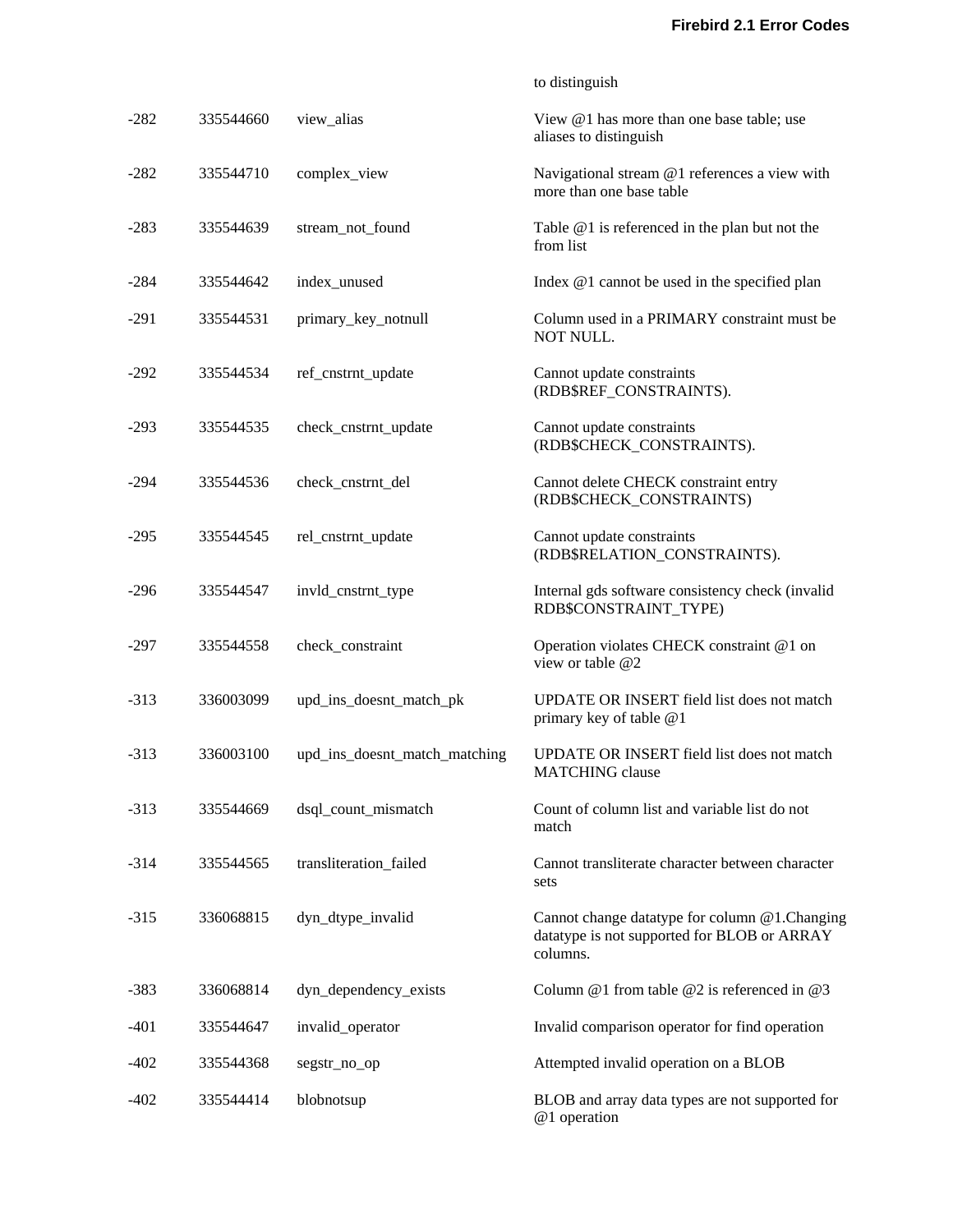| $-402$ | 335544427 | datnotsup                       | Data operation not supported                                                |
|--------|-----------|---------------------------------|-----------------------------------------------------------------------------|
| $-406$ | 335544457 | out_of_bounds                   | Subscript out of bounds                                                     |
| $-407$ | 335544435 | nullsegkey                      | Null segment of UNIQUE KEY                                                  |
| -413   | 335544334 | convert_error                   | Conversion error from string "@1"                                           |
| $-413$ | 335544454 | nofilter                        | Filter not found to convert type $@1$ to type $@2$                          |
| $-413$ | 335544860 | blob_convert_error              | Unsupported conversion to target type BLOB<br>(subtype $@1)$                |
| -413   | 335544861 | array_convert_error             | Unsupported conversion to target type ARRAY                                 |
| $-501$ | 335544577 | dsql_cursor_close_err           | Attempt to reclose a closed cursor                                          |
| $-502$ | 336003090 | dsql_cursor_redefined           | Statement already has a cursor @1 assigned                                  |
| $-502$ | 336003091 | dsql_cursor_not_found           | Cursor $@1$ is not found in the current context                             |
| $-502$ | 336003092 | dsql_cursor_exists              | Cursor $@1$ already exists in the current context                           |
| $-502$ | 336003093 | dsql_cursor_rel_ambiguous       | Relation $@1$ is ambiguous in cursor $@2$                                   |
| $-502$ | 336003094 | dsql_cursor_rel_not_found       | Relation @1 is not found in cursor @2                                       |
| $-502$ | 336003095 | dsql_cursor_not_open            | Cursor is not open                                                          |
| $-502$ | 335544574 | dsql_decl_err                   | Invalid cursor declaration                                                  |
| $-502$ | 335544576 | dsql_cursor_open_err            | Attempt to reopen an open cursor                                            |
| $-504$ | 336003089 | dsql_cursor_invalid             | Empty cursor name is not allowed                                            |
| $-504$ | 335544572 | dsql_cursor_err                 | Invalid cursor reference                                                    |
| $-508$ | 335544348 | no cur rec                      | No current record for fetch operation                                       |
| $-510$ | 335544575 | dsql_cursor_update_err          | Cursor @1 is not updatable                                                  |
| $-518$ | 335544582 | dsql_request_err                | Request unknown                                                             |
| $-519$ | 335544688 | dsql_open_cursor_request        | The prepare statement identifies a prepare<br>statement with an open cursor |
| -530   | 335544466 | foreign_key                     | Violation of FOREIGN KEY constraint "@1" on<br>table "@2"                   |
| $-530$ | 335544838 | foreign_key_target_doesnt_exist | Foreign key reference target does not exist                                 |
| -530   | 335544839 | foreign_key_references_present  | Foreign key references are present for the record                           |
| $-531$ | 335544597 | dsql_crdb_prepare_err           | Cannot prepare a CREATE<br>DATABASE/SCHEMA statement                        |
| $-532$ | 335544469 | trans_invalid                   | Transaction marked invalid by I/O error                                     |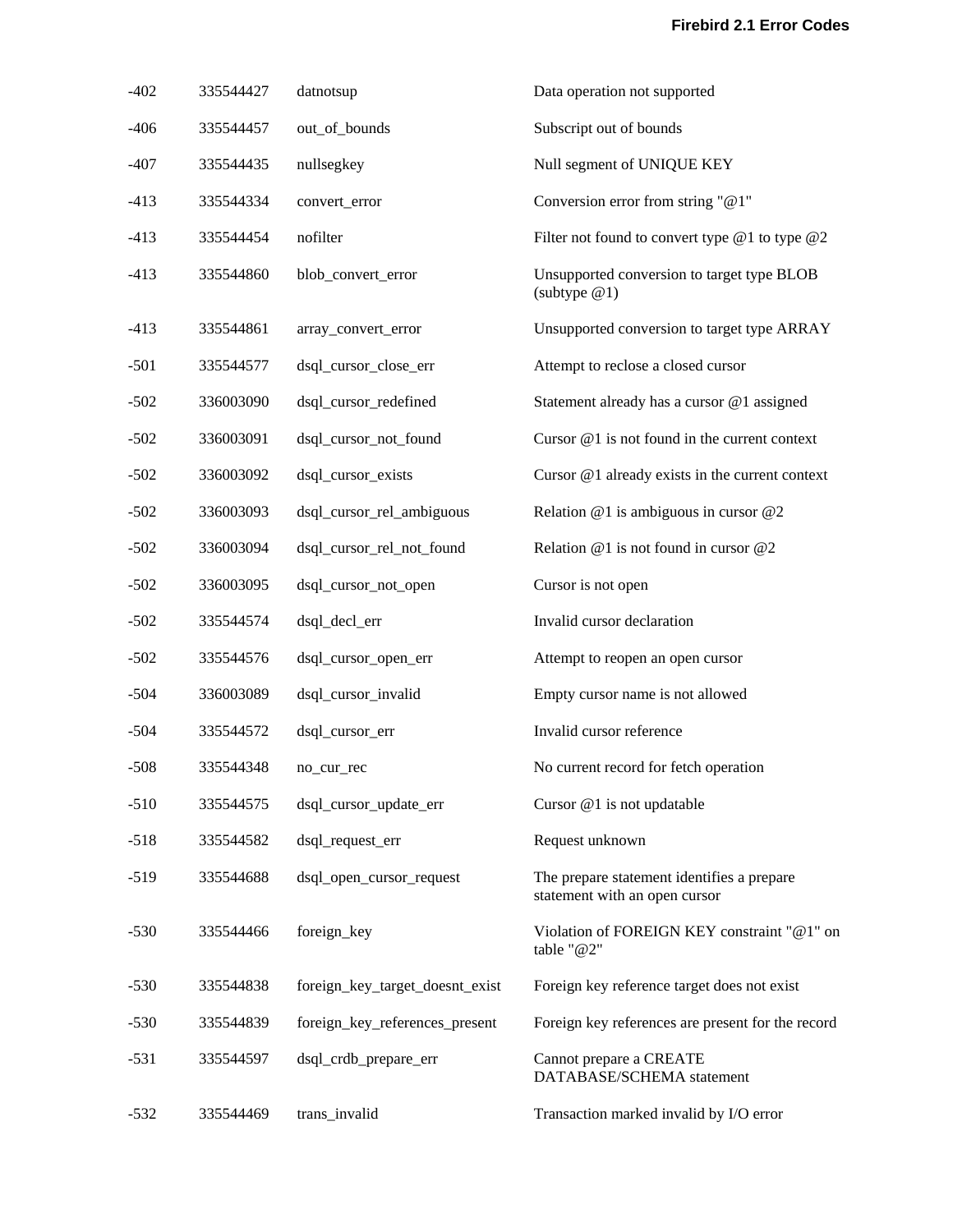| $-551$ | 335544352 | no_priv                     | No permission for $@1$ access to $@2$ $@3$                                                              |
|--------|-----------|-----------------------------|---------------------------------------------------------------------------------------------------------|
| $-551$ | 335544790 | insufficient_svc_privileges | Service @1 requires SYSDBA<br>permissions. Reattach to the Service Manager<br>using the SYSDBA account. |
| $-552$ | 335544550 | not_rel_owner               | Only the owner of a table may reassign ownership                                                        |
| $-552$ | 335544553 | grant_nopriv                | User does not have GRANT privileges for<br>operation                                                    |
| $-552$ | 335544707 | grant_nopriv_on_base        | User does not have GRANT privileges on base<br>table/view for operation                                 |
| $-553$ | 335544529 | existing_priv_mod           | Cannot modify an existing user privilege                                                                |
| -595   | 335544645 | stream_crack                | The current position is on a crack                                                                      |
| $-596$ | 335544644 | stream_bof                  | Illegal operation when at beginning of stream                                                           |
| -597   | 335544632 | dsql_file_length_err        | Preceding file did not specify length, so @1 must<br>include starting page number                       |
| $-598$ | 335544633 | dsql_shadow_number_err      | Shadow number must be a positive integer                                                                |
| $-599$ | 335544607 | node_err                    | Gen.c: node not supported                                                                               |
| $-599$ | 335544625 | node_name_err               | A node name is not permitted in a secondary,<br>shadow, cache or log file name                          |
| $-600$ | 335544680 | crrp_data_err               | Sort error: corruption in data structure                                                                |
| -601   | 335544646 | db_or_file_exists           | Database or file exists                                                                                 |
| -604   | 335544593 | dsql_max_arr_dim_exceeded   | Array declared with too many dimensions                                                                 |
| $-604$ | 335544594 | dsql_arr_range_error        | Illegal array dimension range                                                                           |
| $-605$ | 335544682 | dsql_field_ref              | Inappropriate self-reference of column                                                                  |
| $-607$ | 336003074 | dsql_dbkey_from_non_table   | Cannot SELECT RDB\$DB_KEY from a stored<br>procedure.                                                   |
| $-607$ | 336003086 | dsql_udf_return_pos_err     | External function should have return position<br>between 1 and $@1$                                     |
| $-607$ | 336003096 | dsql_type_not_supp_ext_tab  | Data type @1 is not supported for EXTERNAL<br>TABLES. Relation '@2', field '@3'                         |
| $-607$ | 335544351 | no_meta_update              | Unsuccessful metadata update                                                                            |
| -607   | 335544549 | systrig_update              | Cannot modify or erase a system trigger                                                                 |
| -607   | 335544657 | dsql_no_blob_array          | Array/BLOB/DATE data types not allowed in<br>arithmetic                                                 |
| $-607$ | 335544746 | reftable_requires_pk        | "REFERENCES table" without "(column)"<br>requires PRIMARY KEY on referenced table                       |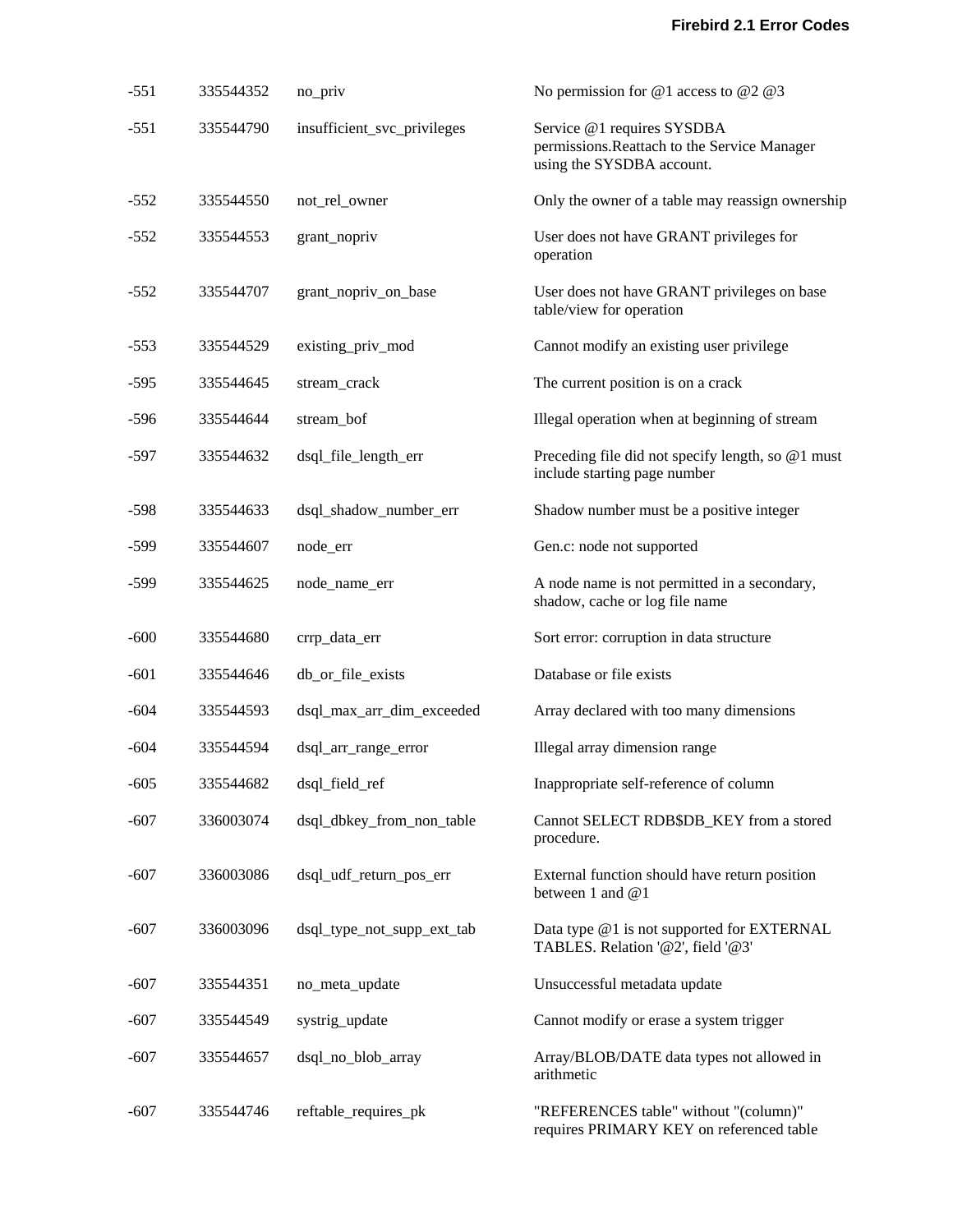| $-607$ | 335544815 | generator_name                | <b>GENERATOR</b> @1                                                                         |
|--------|-----------|-------------------------------|---------------------------------------------------------------------------------------------|
| -607   | 335544816 | udf_name                      | UDF $@1$                                                                                    |
| $-607$ | 335544858 | must_have_phys_field          | Can't have relation with only computed fields or<br>constraints                             |
| $-607$ | 336397206 | dsql_table_not_found          | Table @1 does not exist                                                                     |
| $-607$ | 336397207 | dsql_view_not_found           | View @1 does not exist                                                                      |
| $-607$ | 336397212 | dsql_no_array_computed        | Array and BLOB data types not allowed in<br>computed field                                  |
| $-607$ | 336397214 | dsql_only_can_subscript_array | Scalar operator used on field @1 which is not an<br>array                                   |
| $-612$ | 336068812 | dyn_domain_name_exists        | Cannot rename domain @1 to @2.A domain with<br>that name already exists.                    |
| $-612$ | 336068813 | dyn_field_name_exists         | Cannot rename column $@1$ to $@2.A$ column with<br>that name already exists in table $@3$ . |
| $-615$ | 335544475 | relation_lock                 | Lock on table $@1$ conflicts with existing lock                                             |
| $-615$ | 335544476 | record_lock                   | Requested record lock conflicts with existing lock                                          |
| -615   | 335544507 | range_in_use                  | Refresh range number @1 already in use                                                      |
| $-616$ | 335544530 | primary_key_ref               | Cannot delete PRIMARY KEY being used in<br>FOREIGN KEY definition.                          |
| $-616$ | 335544539 | integ_index_del               | Cannot delete index used by an Integrity<br>Constraint                                      |
| $-616$ | 335544540 | integ_index_mod               | Cannot modify index used by an Integrity<br>Constraint                                      |
| $-616$ | 335544541 | check_trig_del                | Cannot delete trigger used by a CHECK<br>Constraint                                         |
| $-616$ | 335544543 | cnstrnt_fld_del               | Cannot delete column being used in an Integrity<br>Constraint.                              |
| $-616$ | 335544630 | dependency                    | There are $@1$ dependencies                                                                 |
| -616   | 335544674 | del_last_field                | Last column in a table cannot be deleted                                                    |
| -616   | 335544728 | integ_index_deactivate        | Cannot deactivate index used by an integrity<br>constraint                                  |
| $-616$ | 335544729 | integ_deactivate_primary      | Cannot deactivate index used by a<br>PRIMARY/UNIQUE constraint                              |
| -617   | 335544542 | check_trig_update             | Cannot update trigger used by a CHECK<br>Constraint                                         |
| $-617$ | 335544544 | cnstrnt_fld_rename            | Cannot rename column being used in an Integrity                                             |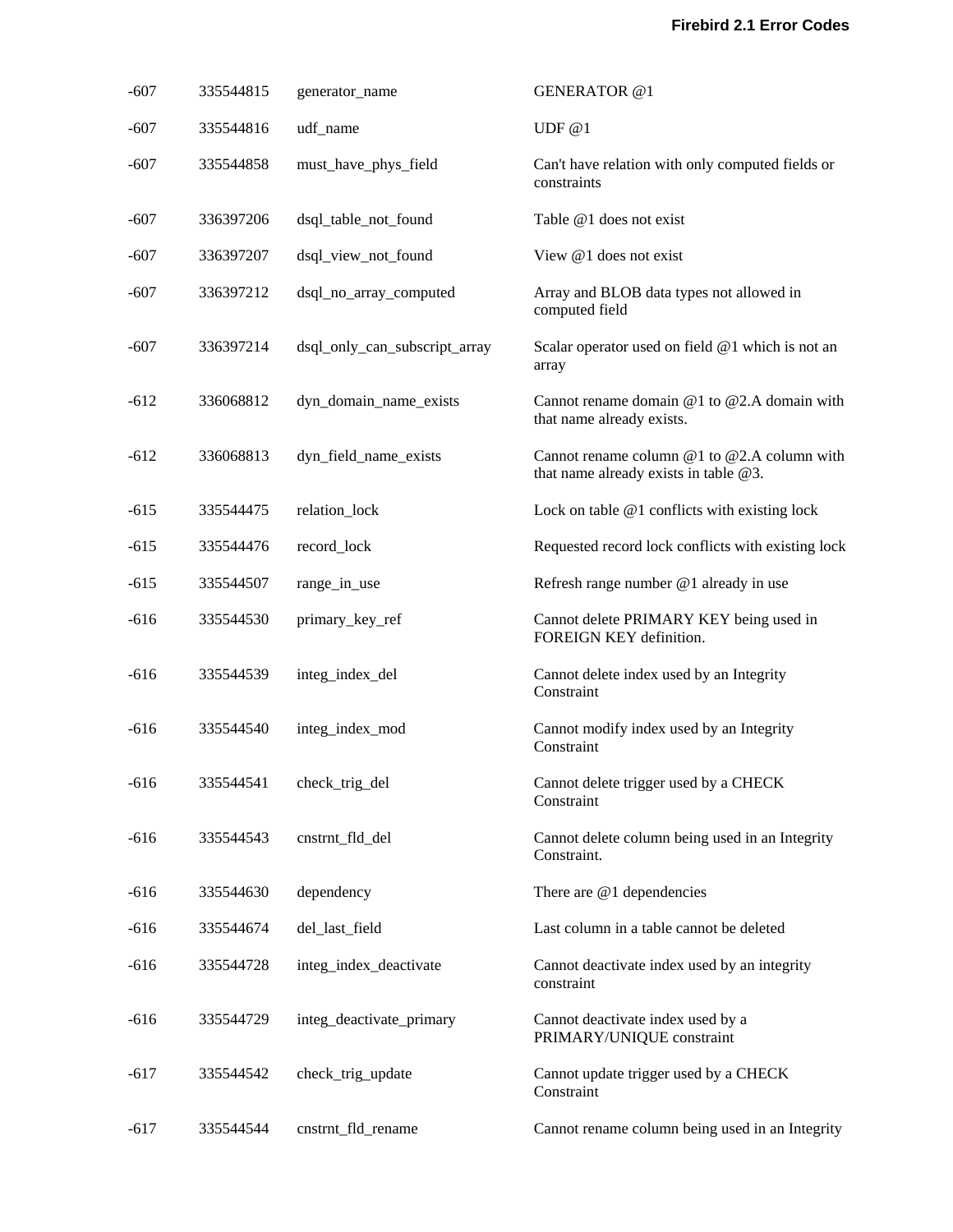| $-618$ | 335544537 | integ_index_seg_del       | Cannot delete index segment used by an Integrity<br>Constraint     |
|--------|-----------|---------------------------|--------------------------------------------------------------------|
| $-618$ | 335544538 | integ_index_seg_mod       | Cannot update index segment used by an Integrity<br>Constraint     |
| $-625$ | 335544347 | not_valid                 | Validation error for column @1, value "@2"                         |
| $-625$ | 335544879 | not_valid_for_var         | Validation error for variable @1, value "@2"                       |
| $-625$ | 335544880 | not_valid_for             | Validation error for $@1$ , value " $@2"$                          |
| $-637$ | 335544664 | dsql_duplicate_spec       | Duplicate specification of $@1$ - not supported                    |
| $-637$ | 336397213 | dsql_implicit_domain_name | Implicit domain name @1 not allowed in user<br>created domain      |
| $-660$ | 336003098 | primary_key_required      | Primary key required on table @1                                   |
| $-660$ | 335544533 | foreign_key_notfound      | Non-existent PRIMARY or UNIQUE KEY<br>specified for FOREIGN KEY.   |
| -660   | 335544628 | idx_create_err            | Cannot create index @1                                             |
| $-663$ | 335544624 | idx_seg_err               | Segment count of 0 defined for index @1                            |
| $-663$ | 335544631 | idx_key_err               | Too many keys defined for index @1                                 |
| $-663$ | 335544672 | key_field_err             | Too few key columns found for index @1<br>(incorrect column name?) |
| -664   | 335544434 | keytoobig                 | Key size exceeds implementation restriction for<br>index $"@1"$    |
| $-677$ | 335544445 | ext_err                   | @1 extension error                                                 |
| $-685$ | 335544465 | bad_segstr_type           | Invalid BLOB type for operation                                    |
| $-685$ | 335544670 | blob idx err              | Attempt to index BLOB column in index @1                           |
| $-685$ | 335544671 | array_idx_err             | Attempt to index array column in index @1                          |
| $-689$ | 335544403 | badpagtyp                 | Page $@1$ is of wrong type (expected $@2$ , found<br>@3)           |
| $-689$ | 335544650 | page_type_err             | Wrong page type                                                    |
| $-690$ | 335544679 | no_segments_err           | Segments not allowed in expression index $@1$                      |
| $-691$ | 335544681 | rec_size_err              | New record size of @1 bytes is too big                             |
| $-692$ | 335544477 | max_idx                   | Maximum indexes per table $(\textcircled{a} 1)$ exceeded           |
| $-693$ | 335544663 | req_max_clones_exceeded   | Too many concurrent executions of the same<br>request              |
| $-694$ | 335544684 | no_field_access           | Cannot access column @1 in view @2                                 |

Constraint.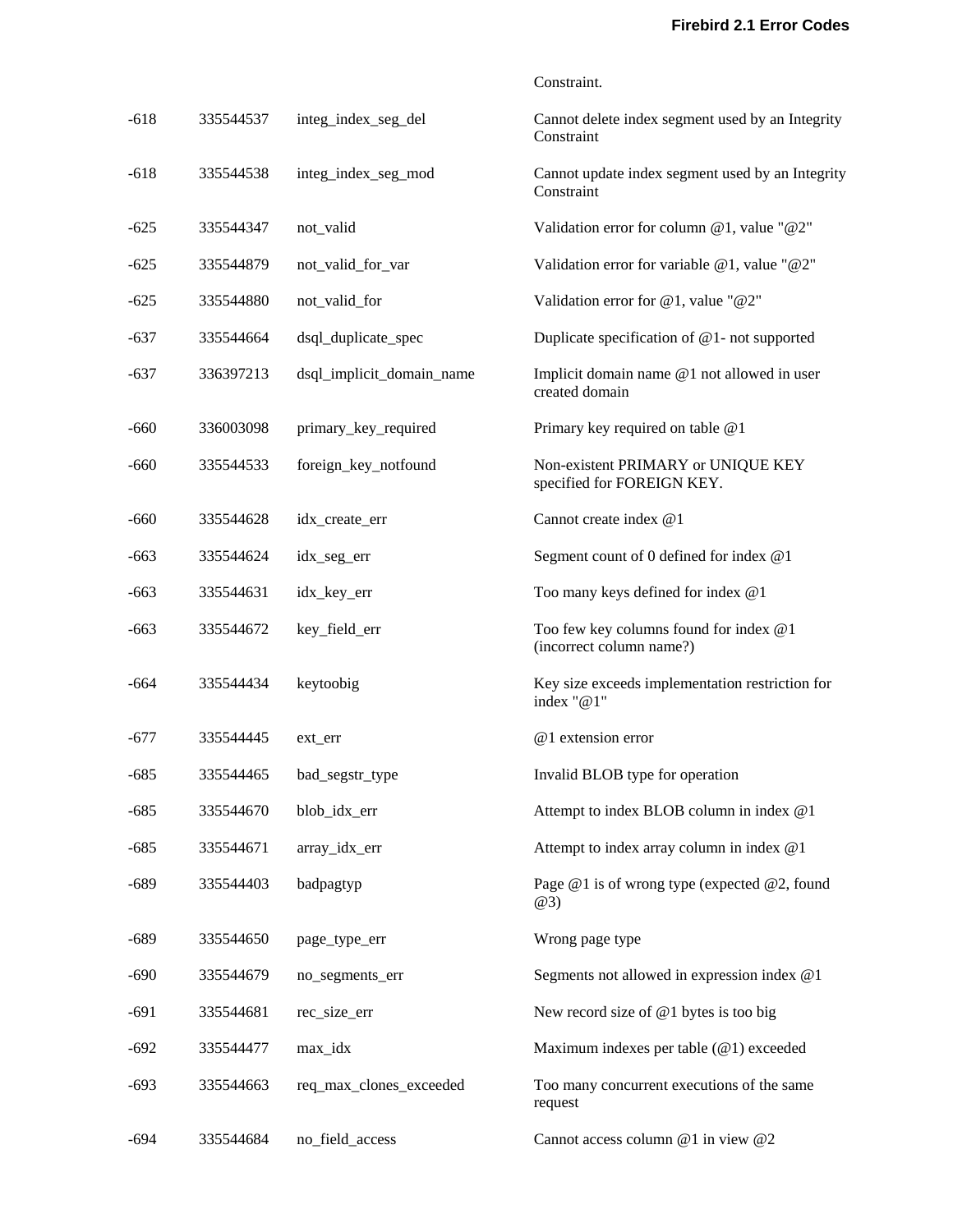| $-802$ | 335544321 | arith_except                   | Arithmetic exception, numeric overflow, or string<br>truncation                                          |
|--------|-----------|--------------------------------|----------------------------------------------------------------------------------------------------------|
| $-802$ | 335544836 | concat_overflow                | Concatenation overflow. Resulting string cannot<br>exceed 32K in length.                                 |
| $-803$ | 335544349 | no_dup                         | Attempt to store duplicate value (visible to active<br>transactions) in unique index " $@1"$             |
| $-803$ | 335544665 | unique_key_violation           | Violation of PRIMARY or UNIQUE KEY<br>constraint "@1" on table "@2"                                      |
| $-804$ | 336003097 | dsql_feature_not_supported_ods | Feature not supported on ODS version older than<br>@1.@2                                                 |
| $-804$ | 335544380 | wronumarg                      | Wrong number of arguments on call                                                                        |
| $-804$ | 335544583 | dsql_sqlda_err                 | SQLDA missing or incorrect version, or incorrect<br>number/type of variables                             |
| $-804$ | 335544584 | dsql_var_count_err             | Count of read-write columns does not equal count<br>of values                                            |
| $-804$ | 335544586 | dsql_function_err              | Function unknown                                                                                         |
| $-804$ | 335544713 | dsql_sqlda_value_err           | Incorrect values within SQLDA structure                                                                  |
| $-804$ | 336397205 | dsql_too_old_ods               | ODS versions before ODS@1 are not supported                                                              |
| $-806$ | 335544600 | col_name_err                   | Only simple column names permitted for VIEW<br>WITH CHECK OPTION                                         |
| $-807$ | 335544601 | where_err                      | No WHERE clause for VIEW WITH CHECK<br><b>OPTION</b>                                                     |
| $-808$ | 335544602 | table_view_err                 | Only one table allowed for VIEW WITH CHECK<br><b>OPTION</b>                                              |
| $-809$ | 335544603 | distinct_err                   | DISTINCT, GROUP or HAVING not permitted<br>for VIEW WITH CHECK OPTION                                    |
| $-810$ | 335544605 | subquery_err                   | No subqueries permitted for VIEW WITH<br><b>CHECK OPTION</b>                                             |
| $-811$ | 335544652 | sing_select_err                | Multiple rows in singleton select                                                                        |
| $-816$ | 335544651 | ext_readonly_err               | Cannot insert because the file is readonly or is on<br>a read only medium.                               |
| $-816$ | 335544715 | extfile_uns_op                 | Operation not supported for EXTERNAL FILE<br>table $@1$                                                  |
| $-817$ | 336003079 | isc_sql_dialect_conflict_num   | DB dialect @1 and client dialect @2 conflict with<br>respect to numeric precision $@3$ .                 |
| $-817$ | 336003101 | upd_ins_with_complex_view      | <b>UPDATE OR INSERT without MATCHING</b><br>could not be used with views based on more than<br>one table |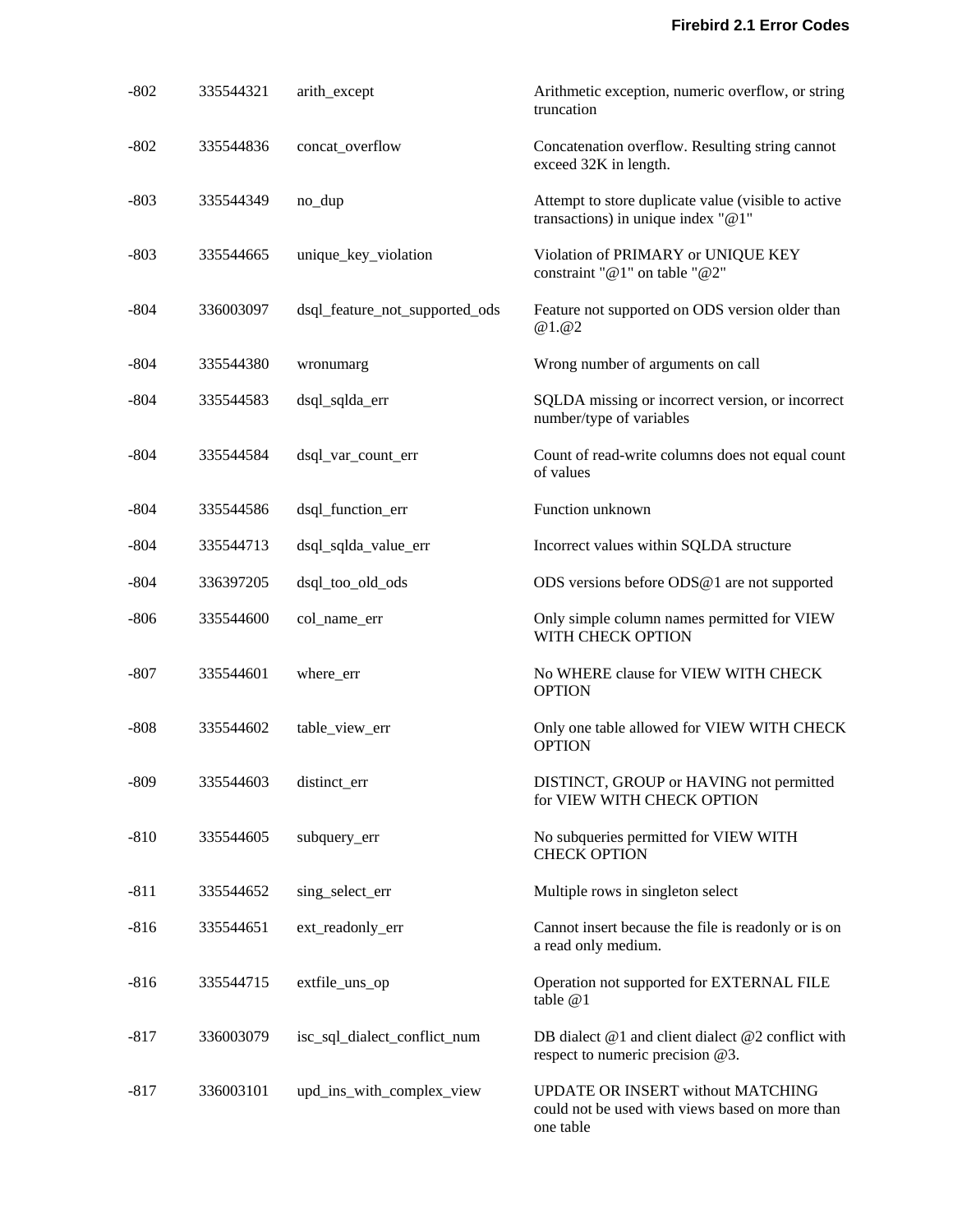| $-817$ | 336003102 | dsql_incompatible_trigger_type   | Incompatible trigger type                                                                 |
|--------|-----------|----------------------------------|-------------------------------------------------------------------------------------------|
| $-817$ | 336003103 | dsql_db_trigger_type_cant_change | Database trigger type can't be changed                                                    |
| $-817$ | 335544361 | read_only_trans                  | Attempted update during read-only transaction                                             |
| $-817$ | 335544371 | segstr_no_write                  | Attempted write to read-only BLOB                                                         |
| $-817$ | 335544444 | read_only                        | Operation not supported                                                                   |
| $-817$ | 335544765 | read_only_database               | Attempted update on read-only database                                                    |
| $-817$ | 335544766 | must_be_dialect_2_and_up         | SQL dialect $@1$ is not supported in this database                                        |
| $-817$ | 335544793 | ddl_not_allowed_by_db_sql_dial   | Metadata update statement is not allowed by the<br>current database SQL dialect @1        |
| $-820$ | 335544356 | obsolete_metadata                | Metadata is obsolete                                                                      |
| $-820$ | 335544379 | wrong_ods                        | Unsupported on-disk structure for file $@1$ ; found<br>@2.@3, support @4.@5               |
| $-820$ | 335544437 | wrodynver                        | Wrong DYN version                                                                         |
| $-820$ | 335544467 | high_minor                       | Minor version too high found $@1$ expected $@2$                                           |
| $-820$ | 335544881 | need_difference                  | Difference file name should be set explicitly for<br>database on raw device               |
| $-823$ | 335544473 | invalid_bookmark                 | Invalid bookmark handle                                                                   |
| $-824$ | 335544474 | bad_lock_level                   | Invalid lock level @1                                                                     |
| $-825$ | 335544519 | bad_lock_handle                  | Invalid lock handle                                                                       |
| $-826$ | 335544585 | dsql_stmt_handle                 | Invalid statement handle                                                                  |
| $-827$ | 335544655 | invalid_direction                | Invalid direction for find operation                                                      |
| $-827$ | 335544718 | invalid_key                      | Invalid key for find operation                                                            |
| $-828$ | 335544678 | inval_key_posn                   | Invalid key position                                                                      |
| $-829$ | 336068816 | dyn_char_fld_too_small           | New size specified for column @1 must be at<br>least @2 characters.                       |
| $-829$ | 336068817 | dyn_invalid_dtype_conversion     | Cannot change datatype for @1.Conversion from<br>base type $@2$ to $@3$ is not supported. |
| $-829$ | 336068818 | dyn_dtype_conv_invalid           | Cannot change datatype for column @1 from a<br>character type to a non-character type.    |
| $-829$ | 336068829 | max_coll_per_charset             | Maximum number of collations per character set<br>exceeded                                |
| $-829$ | 336068830 | invalid_coll_attr                | Invalid collation attributes                                                              |
| $-829$ | 336068852 | dyn_scale_too_big                | New scale specified for column @1 must be at                                              |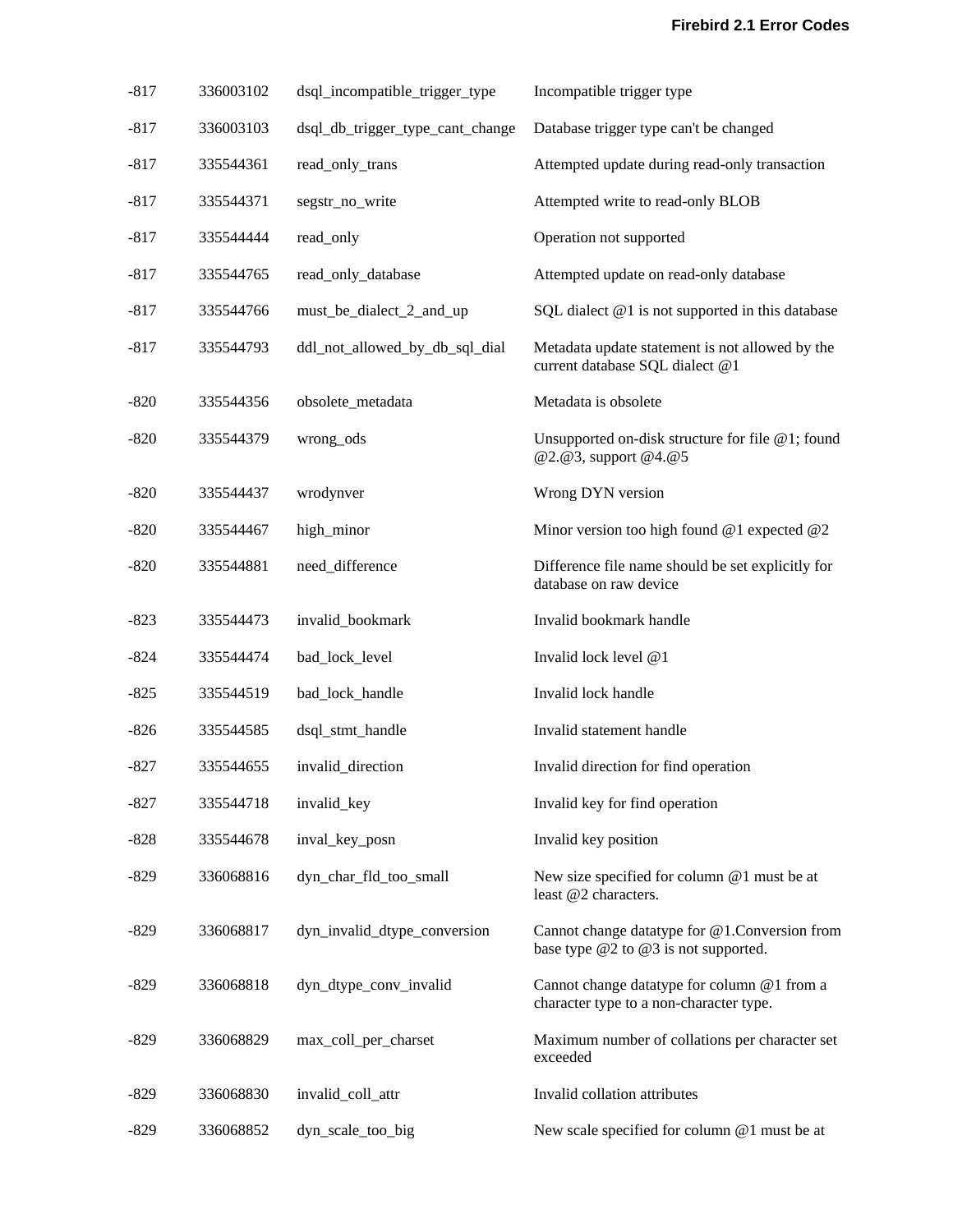| $-829$ | 336068853 | dyn_precision_too_small | New precision specified for column $@1$ must be<br>at least @2. |
|--------|-----------|-------------------------|-----------------------------------------------------------------|
| $-829$ | 335544616 | field_ref_err           | Invalid column reference                                        |
| $-830$ | 335544615 | field_aggregate_err     | Column used with aggregate                                      |
| $-831$ | 335544548 | primary_key_exists      | Attempt to define a second PRIMARY KEY for<br>the same table    |
| $-832$ | 335544604 | key_field_count_err     | FOREIGN KEY column count does not match<br>PRIMARY KEY          |
| $-833$ | 335544606 | expression_eval_err     | Expression evaluation not supported                             |
| $-833$ | 335544810 | date_range_exceeded     | Value exceeds the range for valid dates                         |
| $-834$ | 335544508 | range_not_found         | Refresh range number @1 not found                               |
| $-835$ | 335544649 | bad_checksum            | Bad checksum                                                    |
| $-836$ | 335544517 | except                  | Exception @1                                                    |
| $-836$ | 335544848 | except2                 | Exception @1                                                    |
| $-837$ | 335544518 | cache_restart           | Restart shared cache manager                                    |
| $-838$ | 335544560 | shutwarn                | Database @1 shutdown in @2 seconds                              |
| -841   | 335544677 | version_err             | Too many versions                                               |
| $-842$ | 335544697 | precision_err           | Precision must be from 1 to 18                                  |
| -842   | 335544698 | scale_nogt              | Scale must be between zero and precision                        |
| $-842$ | 335544699 | expec_short             | Short integer expected                                          |
| $-842$ | 335544700 | expec_long              | Long integer expected                                           |
| $-842$ | 335544701 | expec_ushort            | Unsigned short integer expected                                 |
| $-842$ | 335544712 | expec_positive          | Positive value expected                                         |
| $-901$ | 335740929 | gfix_db_name            | Data base file name $(\mathcal{Q}_1)$ already given             |
| $-901$ | 336330753 | gbak_unknown_switch     | Found unknown switch                                            |
| $-901$ | 336920577 | gstat_unknown_switch    | Found unknown switch                                            |
| $-901$ | 336986113 | fbsvcmgr_bad_am         | Wrong value for access mode                                     |
| $-901$ | 335740930 | gfix_invalid_sw         | Invalid switch @1                                               |
| $-901$ | 335544322 | bad_dbkey               | Invalid database key                                            |
| $-901$ | 336986114 | fbsvcmgr_bad_wm         | Wrong value for write mode                                      |

most @2.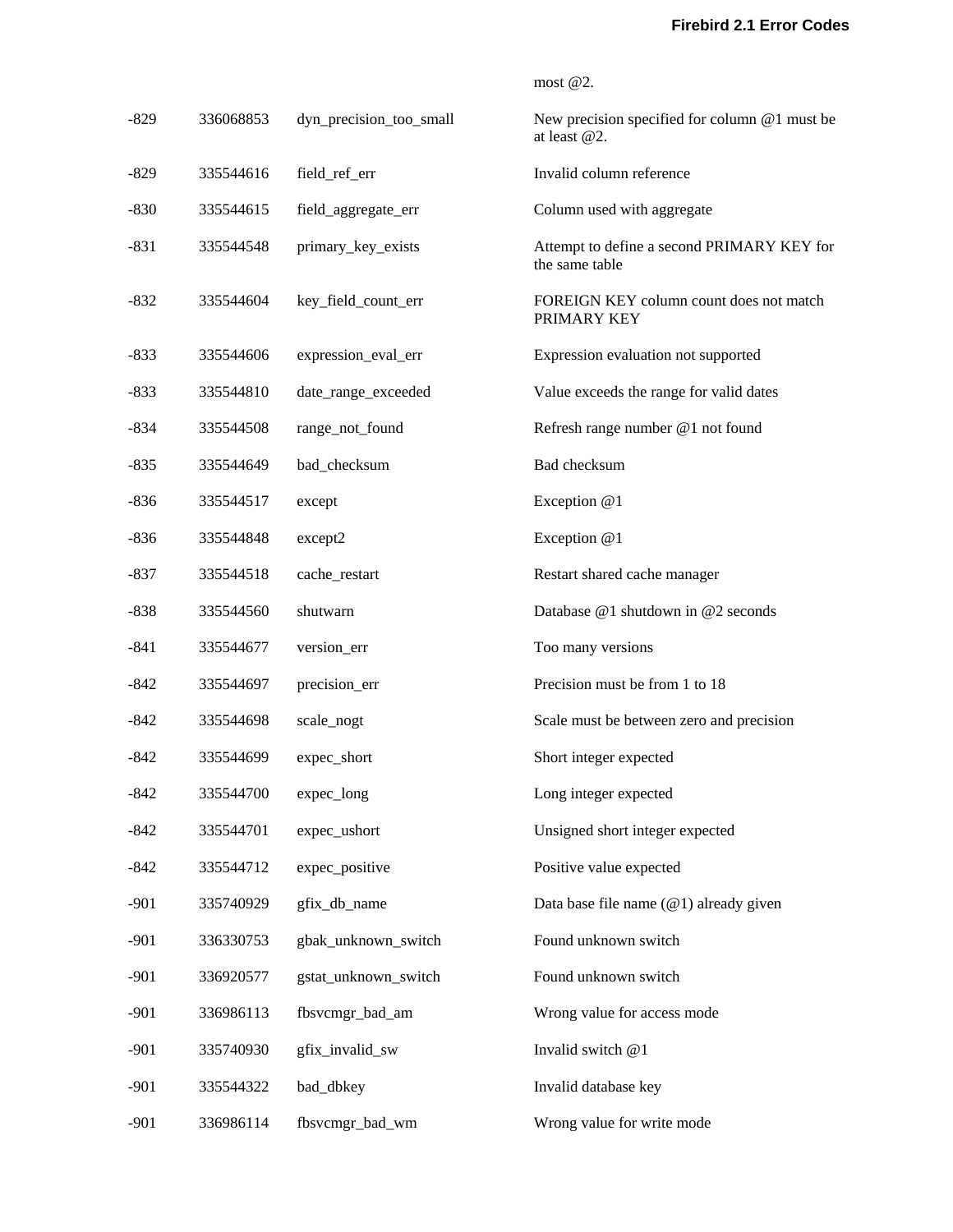| $-901$ | 336330754 | gbak_page_size_missing     | Page size parameter missing                                                  |
|--------|-----------|----------------------------|------------------------------------------------------------------------------|
| $-901$ | 336920578 | gstat_retry                | Please retry, giving a database name                                         |
| $-901$ | 336986115 | fbsvcmgr_bad_rs            | Wrong value for reserve space                                                |
| $-901$ | 336920579 | gstat_wrong_ods            | Wrong ODS version, expected $@1$ , encountered<br>@2                         |
| $-901$ | 336330755 | gbak_page_size_toobig      | Page size specified $(\textcirclede 1)$ greater than limit (16384)<br>bytes) |
| $-901$ | 335740932 | gfix_incmp_sw              | Incompatible switch combination                                              |
| $-901$ | 336920580 | gstat_unexpected_eof       | Unexpected end of database file.                                             |
| $-901$ | 336330756 | gbak_redir_ouput_missing   | Redirect location for output is not specified                                |
| $-901$ | 336986116 | fbsvcmgr_info_err          | Unknown tag $(@1)$ in info_svr_db_info block<br>after isc_svc_query()        |
| $-901$ | 335740933 | gfix_replay_req            | Replay log pathname required                                                 |
| $-901$ | 336330757 | gbak_switches_conflict     | Conflicting switches for backup/restore                                      |
| $-901$ | 336986117 | fbsvcmgr_query_err         | Unknown tag $(\textcircled{a}1)$ in isc_svc_query() results                  |
| $-901$ | 335544326 | bad_dpb_form               | Unrecognized database parameter block                                        |
| $-901$ | 335740934 | gfix_pgbuf_req             | Number of page buffers for cache required                                    |
| $-901$ | 336986118 | fbsvcmgr_switch_unknown    | Unknown switch "@1"                                                          |
| $-901$ | 336330758 | gbak_unknown_device        | Device type @1 not known                                                     |
| $-901$ | 335544327 | bad_req_handle             | Invalid request handle                                                       |
| $-901$ | 335740935 | gfix_val_req               | Numeric value required                                                       |
| $-901$ | 336330759 | gbak_no_protection         | Protection is not there yet                                                  |
| $-901$ | 335544328 | bad_segstr_handle          | Invalid BLOB handle                                                          |
| $-901$ | 335740936 | gfix_pval_req              | Positive numeric value required                                              |
| $-901$ | 336330760 | gbak_page_size_not_allowed | Page size is allowed only on restore or create                               |
| $-901$ | 335544329 | bad_segstr_id              | Invalid BLOB ID                                                              |
| $-901$ | 335740937 | gfix_trn_req               | Number of transactions per sweep required                                    |
| $-901$ | 336330761 | gbak_multi_source_dest     | Multiple sources or destinations specified                                   |
| $-901$ | 335544330 | bad_tpb_content            | Invalid parameter in transaction parameter block                             |
| $-901$ | 336330762 | gbak_filename_missing      | Requires both input and output filenames                                     |
| $-901$ | 335544331 | bad_tpb_form               | Invalid format for transaction parameter block                               |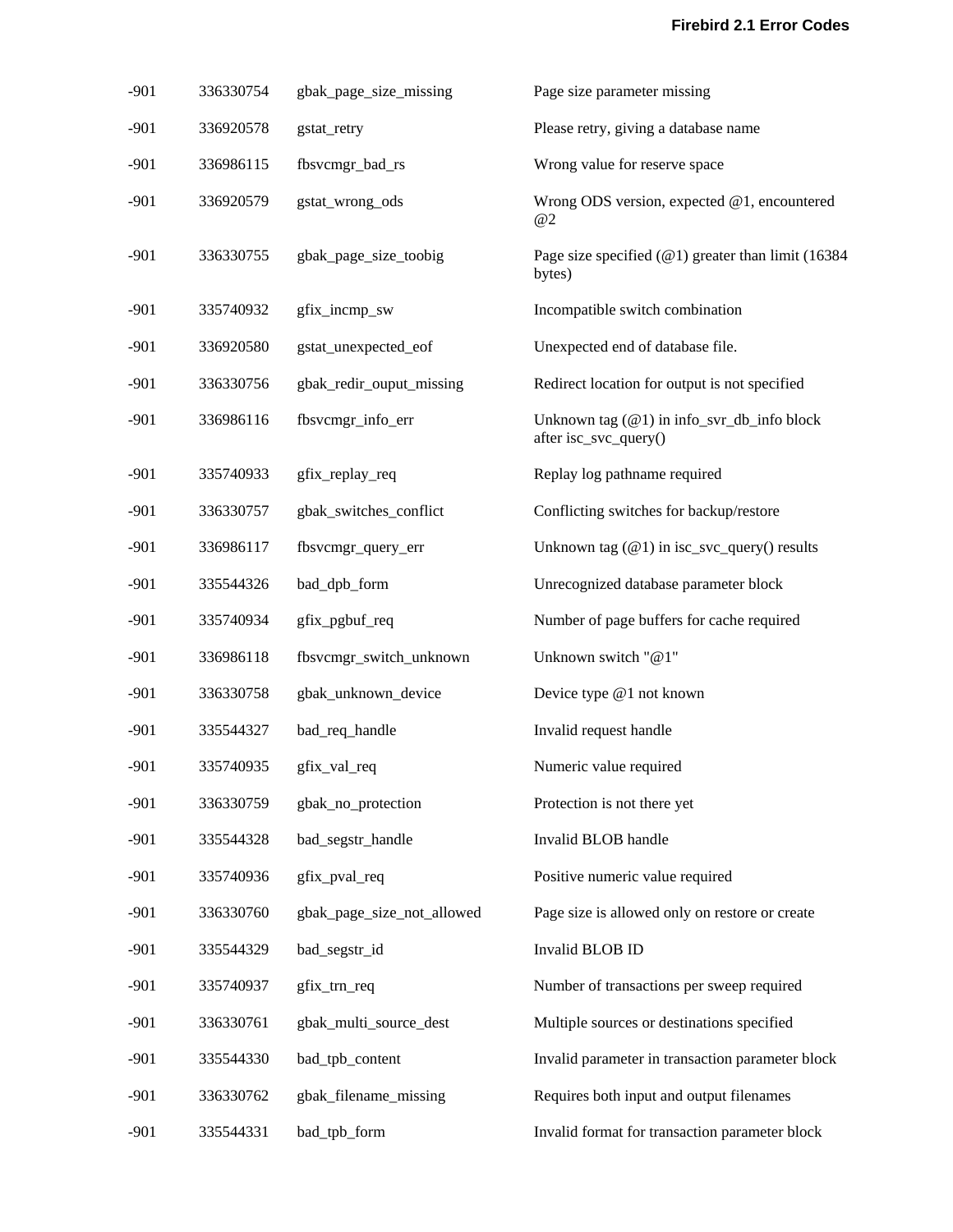| $-901$ | 336330763 | gbak_dup_inout_names  | Input and output have the same name.Disallowed.                      |
|--------|-----------|-----------------------|----------------------------------------------------------------------|
| $-901$ | 335740940 | gfix_full_req         | "full" or "reserve" required                                         |
| $-901$ | 335544332 | bad_trans_handle      | Invalid transaction handle (expecting explicit<br>transaction start) |
| $-901$ | 336330764 | gbak_inv_page_size    | Expected page size, encountered "@1"                                 |
| $-901$ | 335740941 | gfix_usrname_req      | User name required                                                   |
| $-901$ | 336330765 | gbak_db_specified     | REPLACE specified, but the first file $@1$ is a<br>database          |
| $-901$ | 335740942 | gfix_pass_req         | Password required                                                    |
| $-901$ | 336330766 | gbak_db_exists        | Database @1 already exists. To replace it, use the-<br>REP switch    |
| $-901$ | 335740943 | gfix_subs_name        | Subsystem name                                                       |
| $-901$ | 336723983 | gsec_cant_open_db     | Unable to open database                                              |
| $-901$ | 336330767 | gbak_unk_device       | Device type not specified                                            |
| $-901$ | 336723984 | gsec_switches_error   | Error in switch specifications                                       |
| $-901$ | 335740945 | gfix_sec_req          | Number of seconds required                                           |
| $-901$ | 335544337 | excess_trans          | Attempt to start more than @1 transactions                           |
| $-901$ | 336723985 | gsec_no_op_spec       | No operation specified                                               |
| $-901$ | 335740946 | gfix_nval_req         | Numeric value between 0 and 32767 inclusive<br>required              |
| $-901$ | 336723986 | gsec_no_usr_name      | No user name specified                                               |
| $-901$ | 335740947 | gfix_type_shut        | Must specify type of shutdown                                        |
| $-901$ | 335544339 | infinap               | Information type inappropriate for object<br>specified               |
| $-901$ | 336723987 | gsec_err_add          | Add record error                                                     |
| $-901$ | 335544340 | infona                | No information of this type available for object<br>specified        |
| $-901$ | 336723988 | gsec_err_modify       | Modify record error                                                  |
| $-901$ | 336330772 | gbak_blob_info_failed | Gds_\$blob_info failed                                               |
| $-901$ | 335740948 | gfix_retry            | Please retry, specifying an option                                   |
| $-901$ | 335544341 | infunk                | Unknown information item                                             |
| $-901$ | 336723989 | gsec_err_find_mod     | Find/modify record error                                             |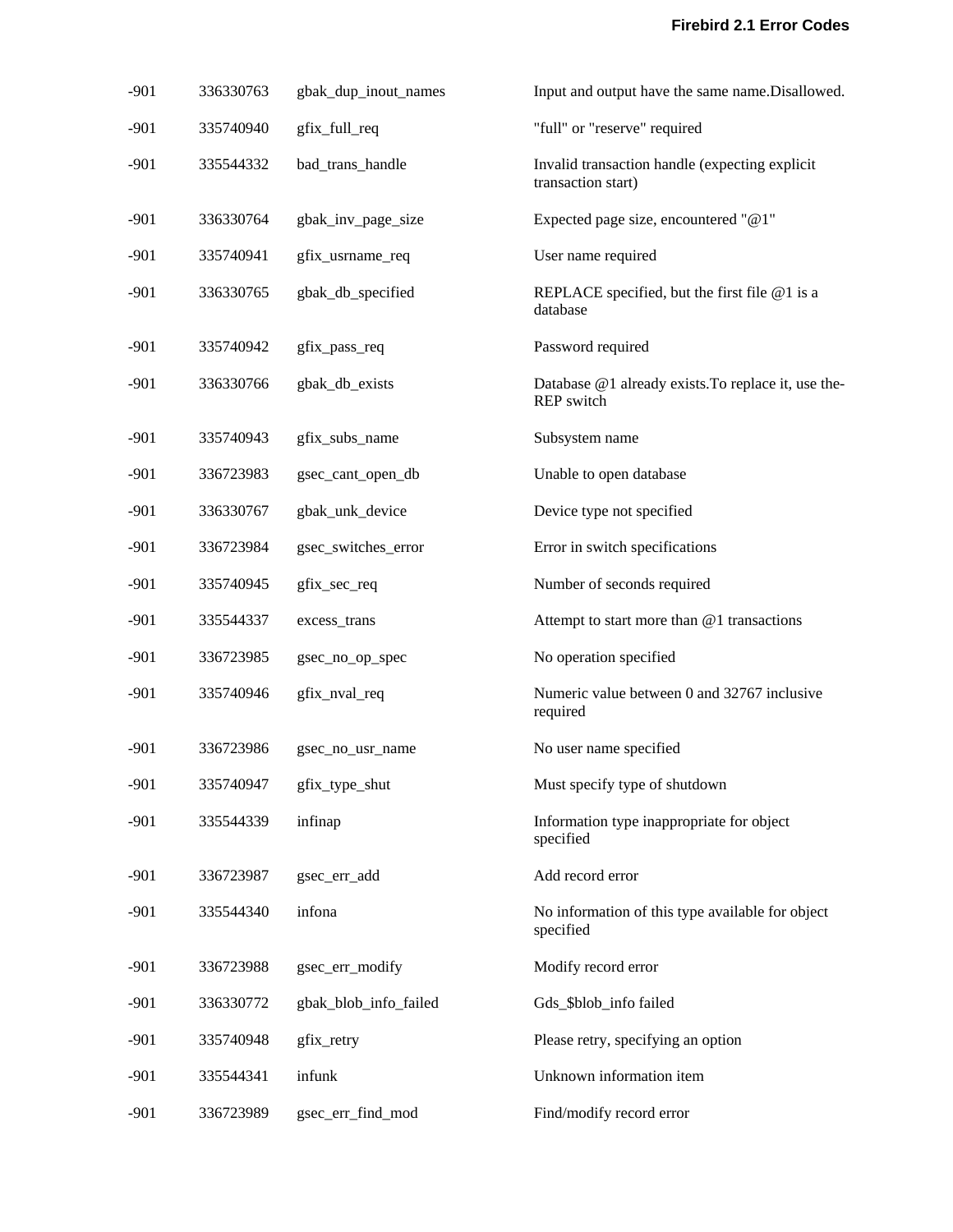| $-901$ | 336330773 | gbak_unk_blob_item         | Do not understand BLOB INFO item @1                                         |
|--------|-----------|----------------------------|-----------------------------------------------------------------------------|
| $-901$ | 335544342 | integ_fail                 | Action cancelled by trigger $(\mathcal{Q}_1)$ to preserve data<br>integrity |
| $-901$ | 336330774 | gbak_get_seg_failed        | Gds_\$get_segment failed                                                    |
| $-901$ | 336723990 | gsec_err_rec_not_found     | Record not found for user: @1                                               |
| $-901$ | 336723991 | gsec_err_delete            | Delete record error                                                         |
| $-901$ | 336330775 | gbak_close_blob_failed     | Gds_\$close_blob failed                                                     |
| $-901$ | 335740951 | gfix_retry_db              | Please retry, giving a database name                                        |
| $-901$ | 336330776 | gbak_open_blob_failed      | Gds_\$open_blob failed                                                      |
| $-901$ | 336723992 | gsec_err_find_del          | Find/delete record error                                                    |
| $-901$ | 335544345 | lock_conflict              | Lock conflict on no wait transaction                                        |
| $-901$ | 336330777 | gbak_put_blr_gen_id_failed | Failed in put_blr_gen_id                                                    |
| $-901$ | 336330778 | gbak_unk_type              | Data type @1 not understood                                                 |
| $-901$ | 336330779 | gbak_comp_req_failed       | Gds_\$compile_request failed                                                |
| $-901$ | 336330780 | gbak_start_req_failed      | Gds_\$start_request failed                                                  |
| $-901$ | 336723996 | gsec_err_find_disp         | Find/display record error                                                   |
| $-901$ | 336330781 | gbak_rec_failed            | gds_\$receive failed                                                        |
| $-901$ | 336920605 | gstat_open_err             | Can't open database file @1                                                 |
| $-901$ | 336723997 | gsec_inv_param             | Invalid parameter, no switch defined                                        |
| $-901$ | 335544350 | no_finish                  | Program attempted to exit without finishing<br>database                     |
| $-901$ | 336920606 | gstat_read_err             | Can't read a database page                                                  |
| $-901$ | 336330782 | gbak_rel_req_failed        | Gds_\$release_request failed                                                |
| $-901$ | 336723998 | gsec_op_specified          | Operation already specified                                                 |
| $-901$ | 336920607 | gstat_sysmemex             | System memory exhausted                                                     |
| $-901$ | 336330783 | gbak_db_info_failed        | gds_\$database_info failed                                                  |
| $-901$ | 336723999 | gsec_pw_specified          | Password already specified                                                  |
| $-901$ | 336724000 | gsec_uid_specified         | Uid already specified                                                       |
| $-901$ | 336330784 | gbak_no_db_desc            | Expected database description record                                        |
| $-901$ | 335544353 | no_recon                   | Transaction is not in limbo                                                 |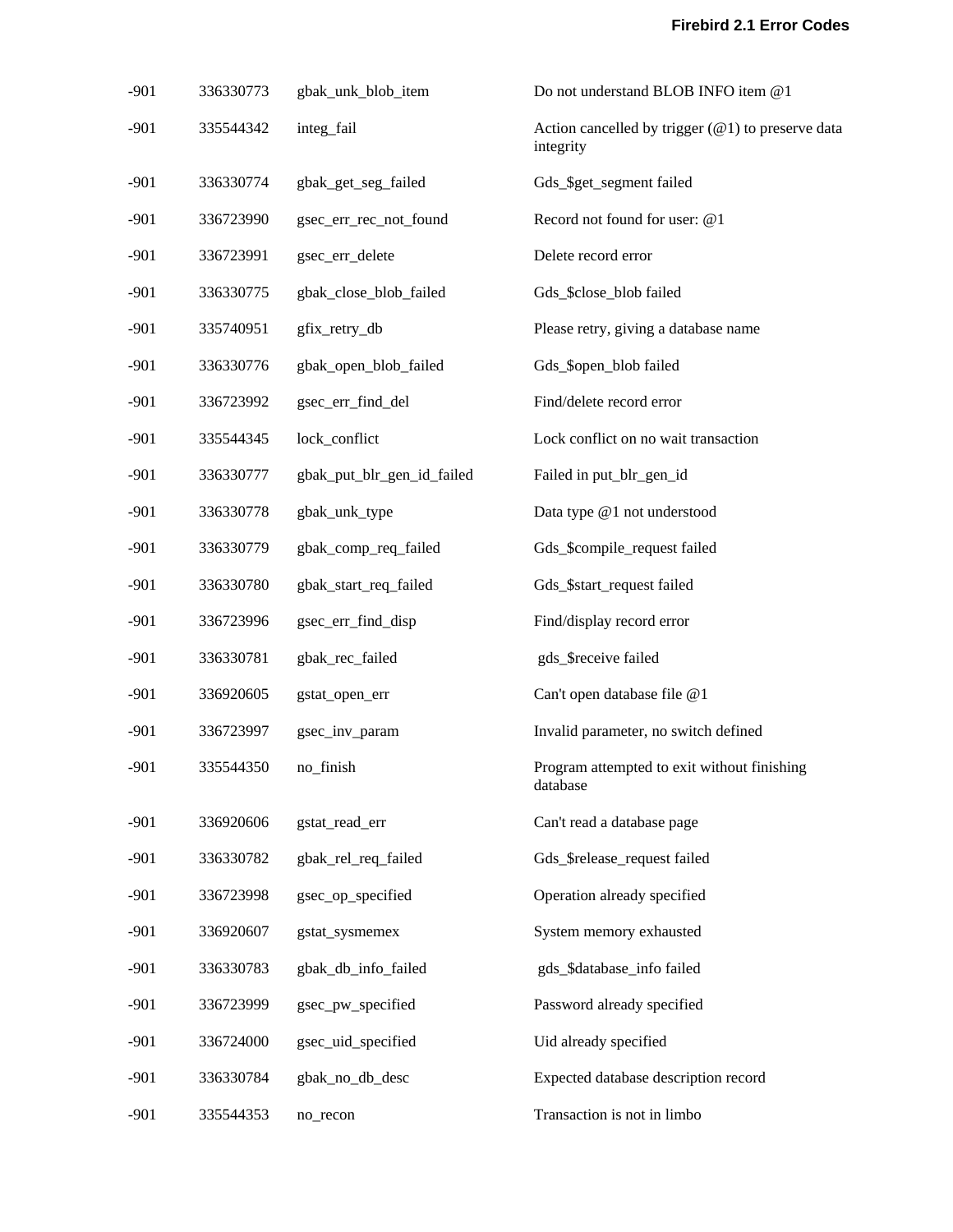| $-901$ | 336724001 | gsec_gid_specified      | Gid already specified                                                      |
|--------|-----------|-------------------------|----------------------------------------------------------------------------|
| $-901$ | 336330785 | gbak_db_create_failed   | Failed to create database @1                                               |
| $-901$ | 336724002 | gsec_proj_specified     | Project already specified                                                  |
| $-901$ | 336330786 | gbak_decomp_len_error   | RESTORE: decompression length error                                        |
| $-901$ | 335544355 | no_segstr_close         | BLOB was not closed                                                        |
| $-901$ | 336330787 | gbak_tbl_missing        | Cannot find table @1                                                       |
| $-901$ | 336724003 | gsec_org_specified      | Organization already specified                                             |
| $-901$ | 336330788 | gbak_blob_col_missing   | Cannot find column for BLOB                                                |
| $-901$ | 336724004 | gsec_fname_specified    | First name already specified                                               |
| $-901$ | 335544357 | open_trans              | Cannot disconnect database with open<br>transactions $(@1 \text{ active})$ |
| $-901$ | 336330789 | gbak_create_blob_failed | Gds_\$create_blob failed                                                   |
| $-901$ | 336724005 | gsec_mname_specified    | Middle name already specified                                              |
| $-901$ | 335544358 | port_len                | Message length error (encountered @1, expected<br>@2)                      |
| $-901$ | 336330790 | gbak_put_seg_failed     | Gds_\$put_segment failed                                                   |
| $-901$ | 336724006 | gsec_lname_specified    | Last name already specified                                                |
| $-901$ | 336330791 | gbak_rec_len_exp        | Expected record length                                                     |
| $-901$ | 336724008 | gsec_inv_switch         | Invalid switch specified                                                   |
| $-901$ | 336330792 | gbak_inv_rec_len        | Wrong length record, expected @1 encountered<br>@2                         |
| $-901$ | 336330793 | gbak_exp_data_type      | Expected data attribute                                                    |
| $-901$ | 336724009 | gsec_amb_switch         | Ambiguous switch specified                                                 |
| $-901$ | 336330794 | gbak_gen_id_failed      | Failed in store_blr_gen_id                                                 |
| $-901$ | 336724010 | gsec_no_op_specified    | No operation specified for parameters                                      |
| $-901$ | 335544363 | req_no_trans            | No transaction for request                                                 |
| $-901$ | 336330795 | gbak_unk_rec_type       | Do not recognize record type @1                                            |
| $-901$ | 336724011 | gsec_params_not_allowed | No parameters allowed for this operation                                   |
| $-901$ | 335544364 | req_sync                | Request synchronization error                                              |
| $-901$ | 336724012 | gsec_incompat_switch    | Incompatible switches specified                                            |
| $-901$ | 336330796 | gbak_inv_bkup_ver       | Expected backup version 18. Found @1                                       |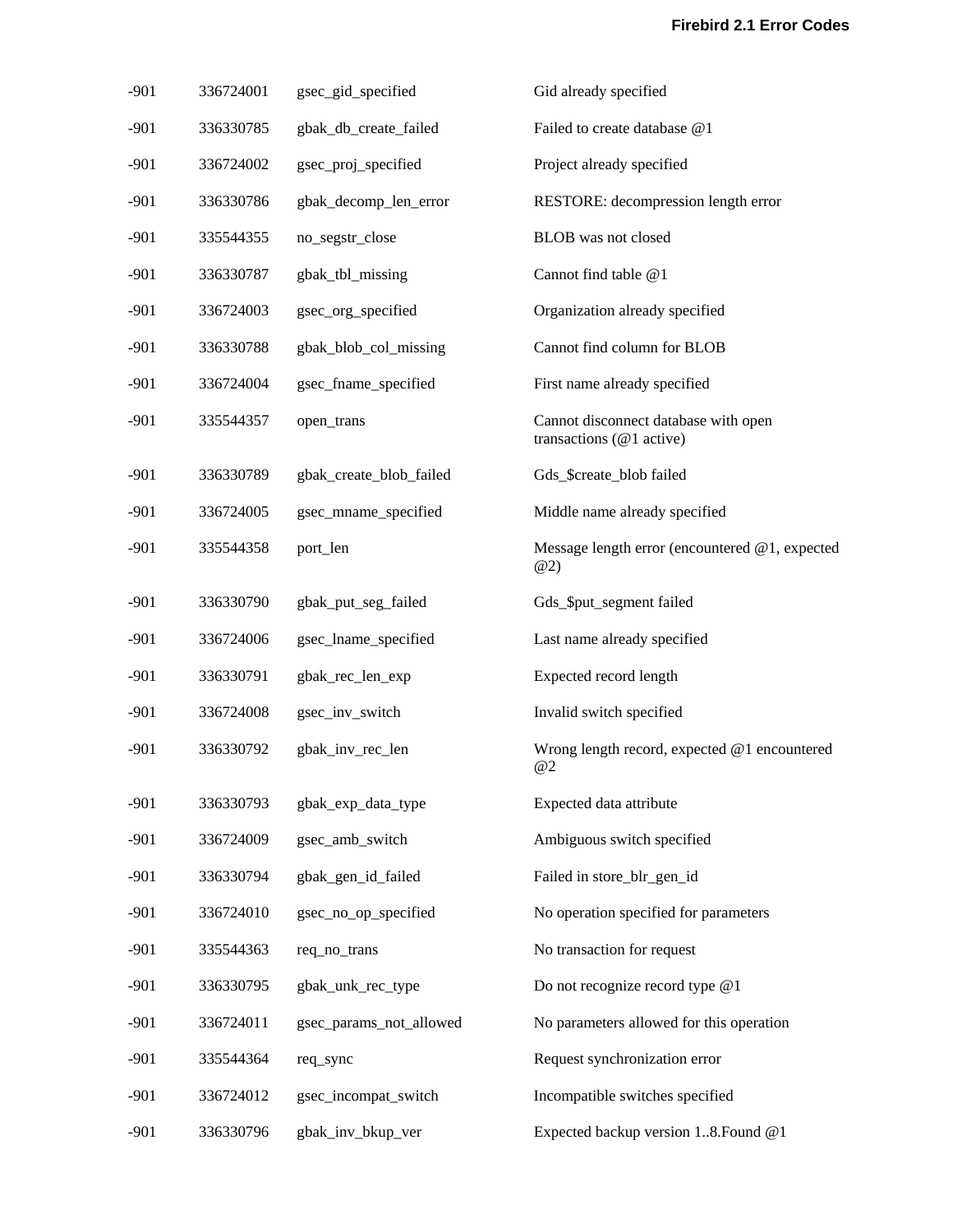| $-901$ | 335544365 | req_wrong_db           | Request referenced an unavailable database                                |
|--------|-----------|------------------------|---------------------------------------------------------------------------|
| $-901$ | 336330797 | gbak_missing_bkup_desc | Expected backup description record                                        |
| $-901$ | 336330798 | gbak_string_trunc      | String truncated                                                          |
| $-901$ | 336330799 | gbak_cant_rest_record  | warning-- record could not be restored                                    |
| $-901$ | 336330800 | gbak_send_failed       | Gds_\$send failed                                                         |
| $-901$ | 335544369 | segstr_no_read         | Attempted read of a new, open BLOB                                        |
| $-901$ | 336330801 | gbak_no_tbl_name       | No table name for data                                                    |
| $-901$ | 335544370 | segstr_no_trans        | Attempted action on blob outside transaction                              |
| $-901$ | 336330802 | gbak_unexp_eof         | Unexpected end of file on backup file                                     |
| $-901$ | 336330803 | gbak_db_format_too_old | Database format @1 is too old to restore to                               |
| $-901$ | 335544372 | segstr_wrong_db        | Attempted reference to BLOB in unavailable<br>database                    |
| $-901$ | 336330804 | gbak_inv_array_dim     | Array dimension for column @1 is invalid                                  |
| $-901$ | 336330807 | gbak_xdr_len_expected  | Expected XDR record length                                                |
| $-901$ | 335544376 | unres_rel              | Table @1 was omitted from the transaction<br>reserving list               |
| $-901$ | 335544377 | uns_ext                | Request includes a DSRI extension not supported<br>in this implementation |
| $-901$ | 335544378 | wish_list              | Feature is not supported                                                  |
| $-901$ | 335544382 | random                 | @1                                                                        |
| $-901$ | 335544383 | fatal_conflict         | Unrecoverable conflict with limbo transaction @1                          |
| $-901$ | 335740991 | gfix_exceed_max        | Internal block exceeds maximum size                                       |
| $-901$ | 335740992 | gfix_corrupt_pool      | Corrupt pool                                                              |
| $-901$ | 335740993 | gfix_mem_exhausted     | Virtual memory exhausted                                                  |
| $-901$ | 336330817 | gbak_open_bkup_error   | Cannot open backup file @1                                                |
| $-901$ | 335740994 | gfix_bad_pool          | Bad pool id                                                               |
| $-901$ | 336330818 | gbak_open_error        | Cannot open status and error output file @1                               |
| $-901$ | 335740995 | gfix_trn_not_valid     | Transaction state @1 not in valid range.                                  |
| $-901$ | 335544392 | bdbincon               | Internal error                                                            |
| $-901$ | 336724044 | gsec_inv_username      | Invalid user name (maximum 31 bytes allowed)                              |
| $-901$ | 336724045 | gsec_inv_pw_length     | Warning-maximum 8 significant bytes of                                    |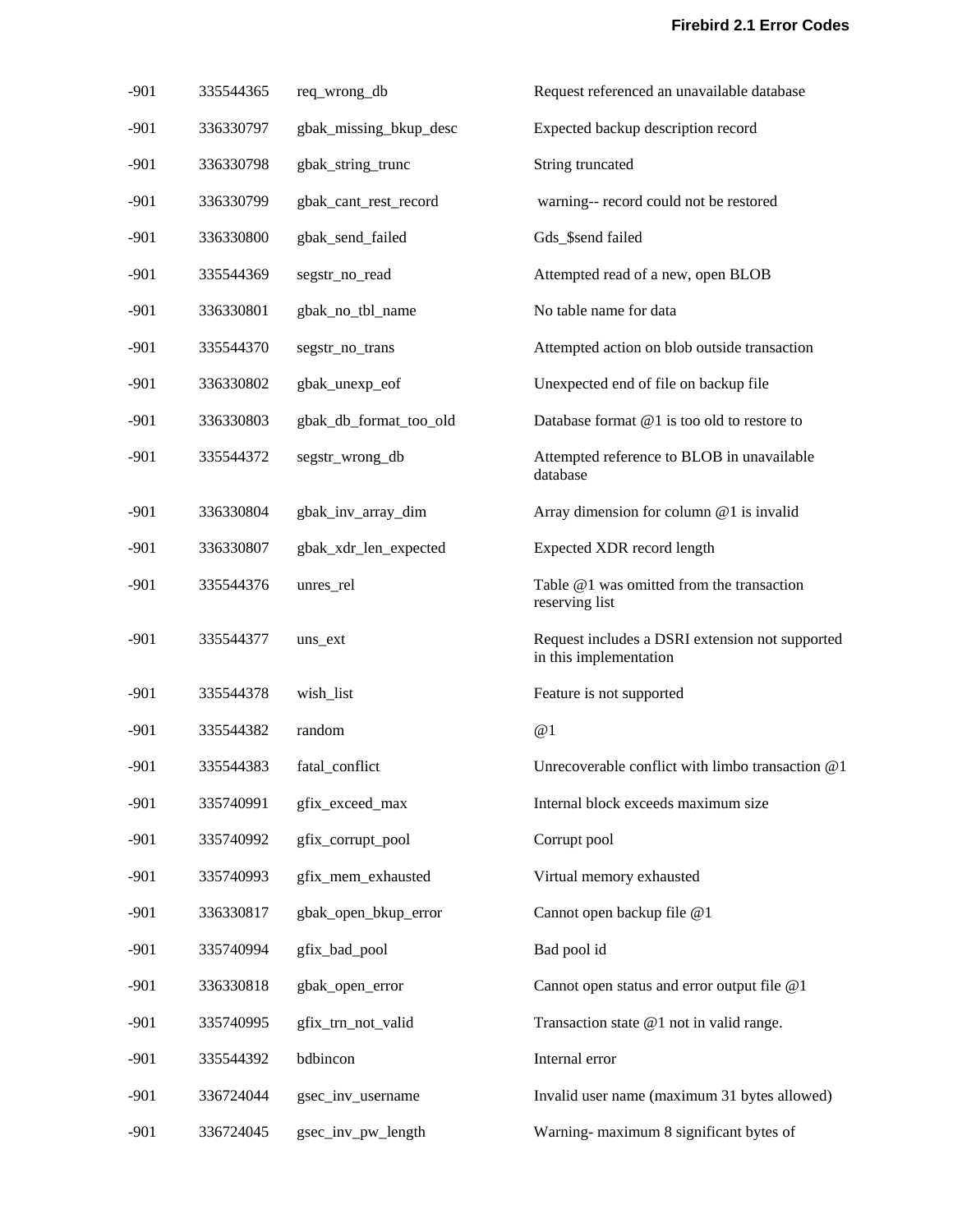|        |           |                            | password used                                                      |
|--------|-----------|----------------------------|--------------------------------------------------------------------|
| $-901$ | 336724046 | gsec_db_specified          | Database already specified                                         |
| $-901$ | 336724047 | gsec_db_admin_specified    | Database administrator name already specified                      |
| $-901$ | 336724048 | gsec_db_admin_pw_specified | Database administrator password already<br>specified               |
| $-901$ | 336724049 | gsec_sql_role_specified    | SQL role name already specified                                    |
| $-901$ | 335741012 | gfix_unexp_eoi             | Unexpected end of input                                            |
| $-901$ | 335544407 | dbbnotzer                  | Database handle not zero                                           |
| $-901$ | 335544408 | tranotzer                  | Transaction handle not zero                                        |
| $-901$ | 335741018 | gfix_recon_fail            | Failed to reconnect to a transaction in database<br>@1             |
| $-901$ | 335544418 | trainlim                   | Transaction in limbo                                               |
| $-901$ | 335544419 | notinlim                   | Transaction not in limbo                                           |
| $-901$ | 335544420 | traoutsta                  | Transaction outstanding                                            |
| $-901$ | 335544428 | badmsgnum                  | Undefined message number                                           |
| $-901$ | 335741036 | gfix_trn_unknown           | Transaction description item unknown                               |
| $-901$ | 335741038 | gfix_mode_req              | "read_only" or "read_write" required                               |
| $-901$ | 335544431 | blocking_signal            | Blocking signal has been received                                  |
| $-901$ | 335741042 | gfix_pzval_req             | Positive or zero numeric value required                            |
| $-901$ | 335544442 | noargacc_read              | Database system cannot read argument @1                            |
| $-901$ | 335544443 | noargacc_write             | Database system cannot write argument @1                           |
| $-901$ | 335544450 | misc_interpreted           | @1                                                                 |
| $-901$ | 335544468 | tra_state                  | Transaction @1 is @2                                               |
| $-901$ | 335544485 | bad_stmt_handle            | Invalid statement handle                                           |
| $-901$ | 336330934 | gbak_missing_block_fac     | Blocking factor parameter missing                                  |
| $-901$ | 336330935 | gbak_inv_block_fac         | Expected blocking factor, encountered "@1"                         |
| $-901$ | 336330936 | gbak_block_fac_specified   | A blocking factor may not be used in conjunction<br>with device CT |
| $-901$ | 336068796 | dyn_role_does_not_exist    | SQL role @1 does not exist                                         |
| $-901$ | 336330940 | gbak_missing_username      | User name parameter missing                                        |
| $-901$ | 336330941 | gbak_missing_password      | Password parameter missing                                         |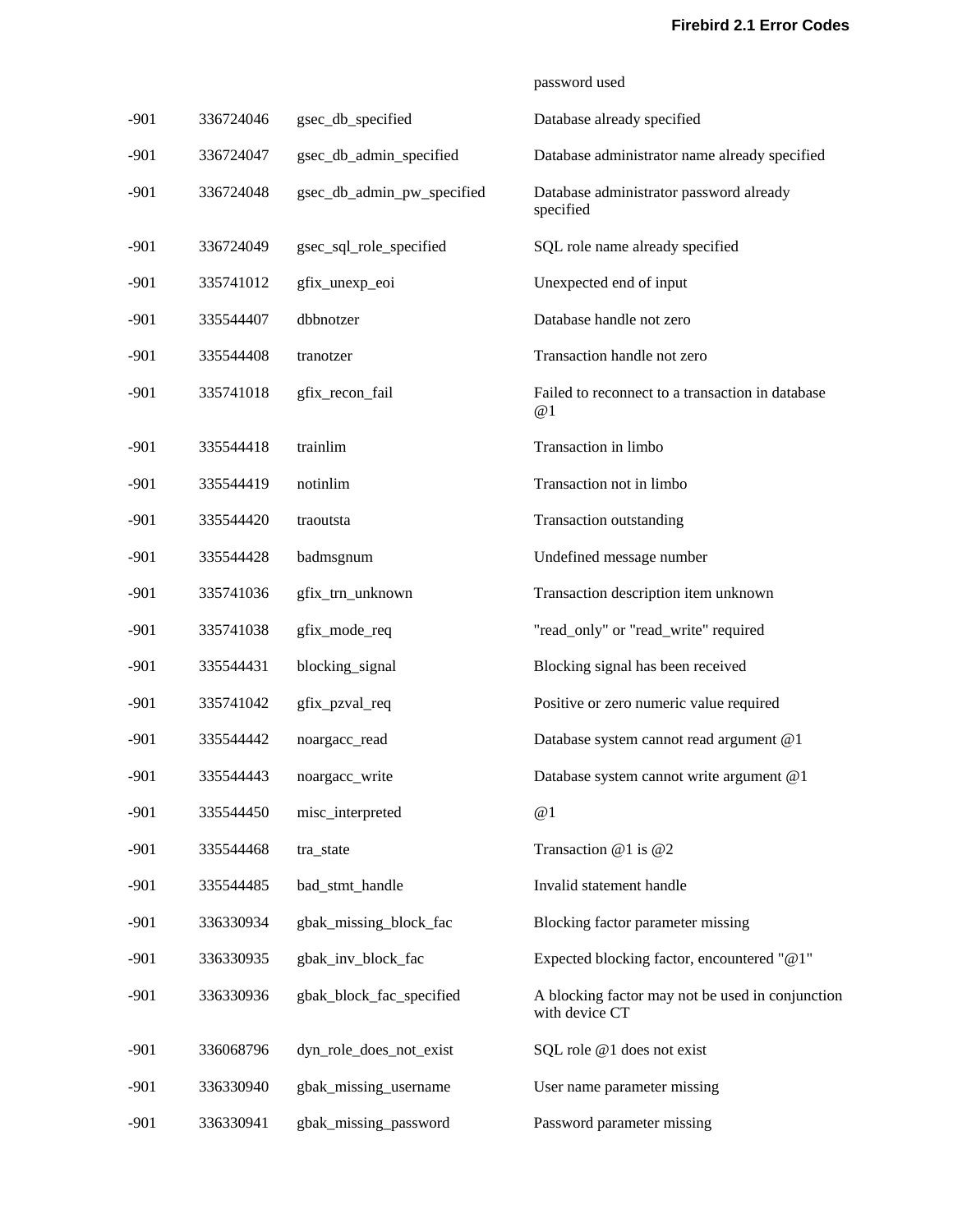| $-901$ | 336068797 | dyn_no_grant_admin_opt     | User @1 has no grant admin option on SQL role<br>@2                                                                      |
|--------|-----------|----------------------------|--------------------------------------------------------------------------------------------------------------------------|
| $-901$ | 335544510 | lock_timeout               | Lock time-out on wait transaction                                                                                        |
| $-901$ | 336068798 | dyn_user_not_role_member   | User $@1$ is not a member of SQL role $@2$                                                                               |
| $-901$ | 336068799 | dyn_delete_role_failed     | $@1$ is not the owner of SQL role $@2$                                                                                   |
| $-901$ | 336068800 | dyn_grant_role_to_user     | @1 is a SQL role and not a user                                                                                          |
| $-901$ | 336068801 | dyn_inv_sql_role_name      | User name @1 could not be used for SQL role                                                                              |
| $-901$ | 336068802 | dyn_dup_sql_role           | SQL role @1 already exists                                                                                               |
| $-901$ | 336068803 | dyn_kywd_spec_for_role     | Keyword @1 can not be used as a SQL role name                                                                            |
| $-901$ | 336068804 | dyn_roles_not_supported    | SQL roles are not supported in on older versions<br>of the database.A backup and restore of the<br>database is required. |
| $-901$ | 336330952 | gbak_missing_skipped_bytes | missing parameter for the number of bytes to be<br>skipped                                                               |
| $-901$ | 336330953 | gbak_inv_skipped_bytes     | Expected number of bytes to be skipped,<br>encountered "@1"                                                              |
| $-901$ | 336068820 | dyn_zero_len_id            | Zero length identifiers are not allowed                                                                                  |
| $-901$ | 336330965 | gbak_err_restore_charset   | Character set                                                                                                            |
| $-901$ | 336330967 | gbak_err_restore_collation | Collation                                                                                                                |
| $-901$ | 336330972 | gbak_read_error            | Unexpected I/O error while reading from backup<br>file                                                                   |
| $-901$ | 336330973 | gbak_write_error           | Unexpected I/O error while writing to backup file                                                                        |
| $-901$ | 336068840 | dyn_wrong_gtt_scope        | @1 cannot reference @2                                                                                                   |
| $-901$ | 336330985 | gbak_db_in_use             | Could not drop database @1 (database might be in<br>use)                                                                 |
| $-901$ | 336330990 | gbak_sysmemex              | System memory exhausted                                                                                                  |
| $-901$ | 335544559 | bad_svc_handle             | Invalid service handle                                                                                                   |
| $-901$ | 335544561 | wrospbver                  | Wrong version of service parameter block                                                                                 |
| $-901$ | 335544562 | bad_spb_form               | Unrecognized service parameter block                                                                                     |
| $-901$ | 335544563 | svcnotdef                  | Service @1 is not defined                                                                                                |
| $-901$ | 336068856 | dyn_ods_not_supp_feature   | Feature '@1' is not supported in ODS @2.@3                                                                               |
| $-901$ | 336331002 | gbak_restore_role_failed   | SQL role                                                                                                                 |
| $-901$ | 336331005 | gbak_role_op_missing       | SQL role parameter missing                                                                                               |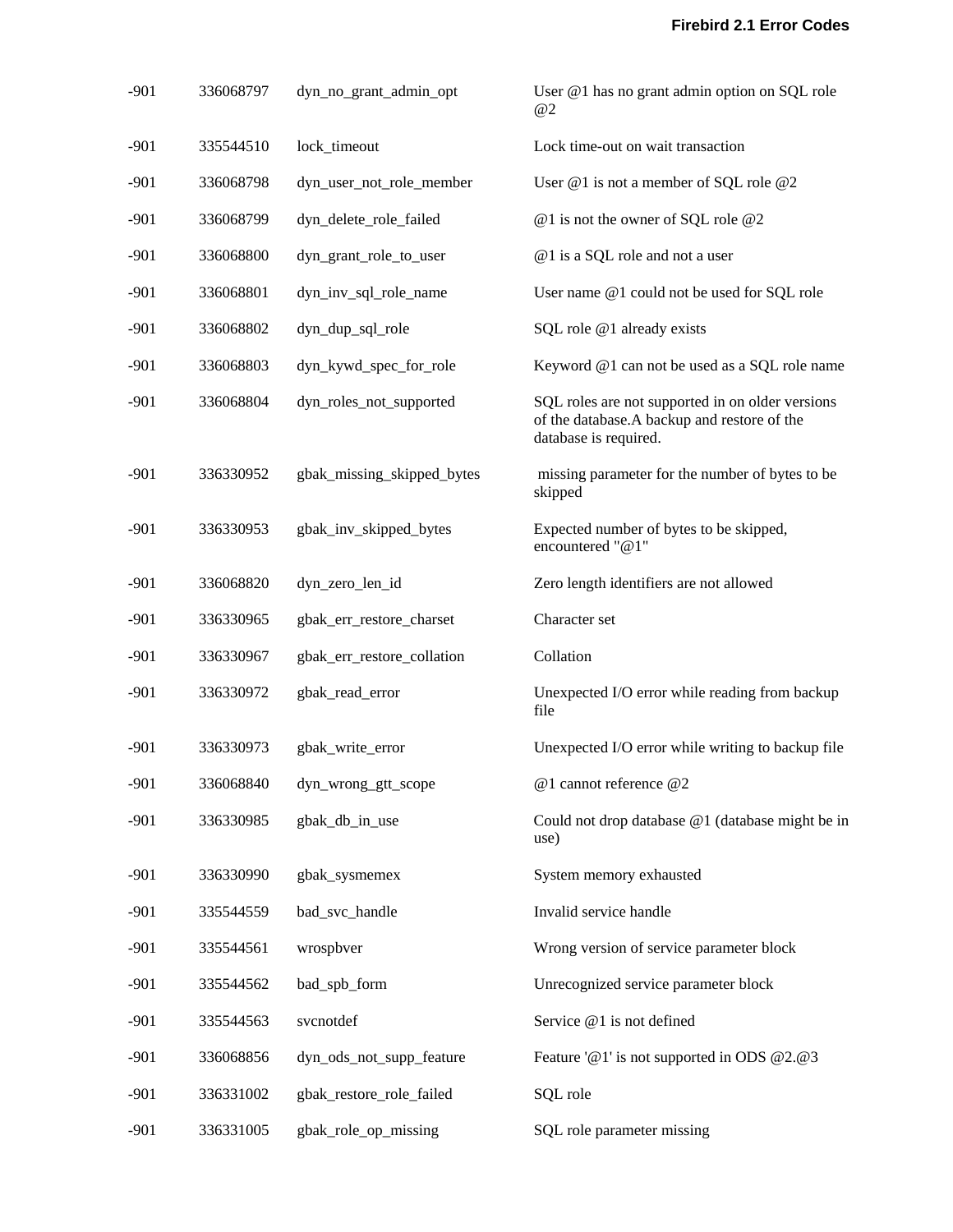| $-901$ | 336331010 | gbak_page_buffers_missing     | Page buffers parameter missing                                                             |
|--------|-----------|-------------------------------|--------------------------------------------------------------------------------------------|
| $-901$ | 336331011 | gbak_page_buffers_wrong_param | Expected page buffers, encountered "@1"                                                    |
| $-901$ | 336331012 | gbak_page_buffers_restore     | Page buffers is allowed only on restore or create                                          |
| $-901$ | 336331014 | gbak_inv_size                 | Size specification either missing or incorrect for<br>file @1                              |
| $-901$ | 336331015 | gbak_file_outof_sequence      | File @1 out of sequence                                                                    |
| $-901$ | 336331016 | gbak_join_file_missing        | Can't join-- one of the files missing                                                      |
| $-901$ | 336331017 | gbak_stdin_not_supptd         | standard input is not supported when using join<br>operation                               |
| $-901$ | 336331018 | gbak_stdout_not_supptd        | Standard output is not supported when using split<br>operation                             |
| $-901$ | 336331019 | gbak_bkup_corrupt             | Backup file @1 might be corrupt                                                            |
| $-901$ | 336331020 | gbak_unk_db_file_spec         | Database file specification missing                                                        |
| $-901$ | 336331021 | gbak_hdr_write_failed         | Can't write a header record to file @1                                                     |
| $-901$ | 336331022 | gbak_disk_space_ex            | Free disk space exhausted                                                                  |
| $-901$ | 336331023 | gbak_size_lt_min              | File size given $(@1)$ is less than minimum<br>allowed $(\omega_2)$                        |
| $-901$ | 336331025 | gbak_svc_name_missing         | Service name parameter missing                                                             |
| $-901$ | 336331026 | gbak_not_ownr                 | Cannot restore over current database, must be<br>SYSDBA or owner of the existing database. |
| $-901$ | 336331031 | gbak_mode_req                 | "read_only" or "read_write" required                                                       |
| $-901$ | 336331033 | gbak_just_data                | Just data ignore all constraints etc.                                                      |
| $-901$ | 336331034 | gbak_data_only                | Restoring data only ignoring foreign key, unique,<br>not null & other constraints          |
| $-901$ | 335544609 | index_name                    | INDEX @1                                                                                   |
| $-901$ | 335544610 | exception_name                | EXCEPTION @1                                                                               |
| $-901$ | 335544611 | field_name                    | COLUMN @1                                                                                  |
| $-901$ | 335544613 | union_err                     | Union not supported                                                                        |
| $-901$ | 335544614 | dsql_construct_err            | Unsupported DSQL construct                                                                 |
| $-901$ | 335544623 | dsql_domain_err               | Illegal use of keyword VALUE                                                               |
| $-901$ | 335544626 | table_name                    | TABLE @1                                                                                   |
| $-901$ | 335544627 | proc_name                     | PROCEDURE @1                                                                               |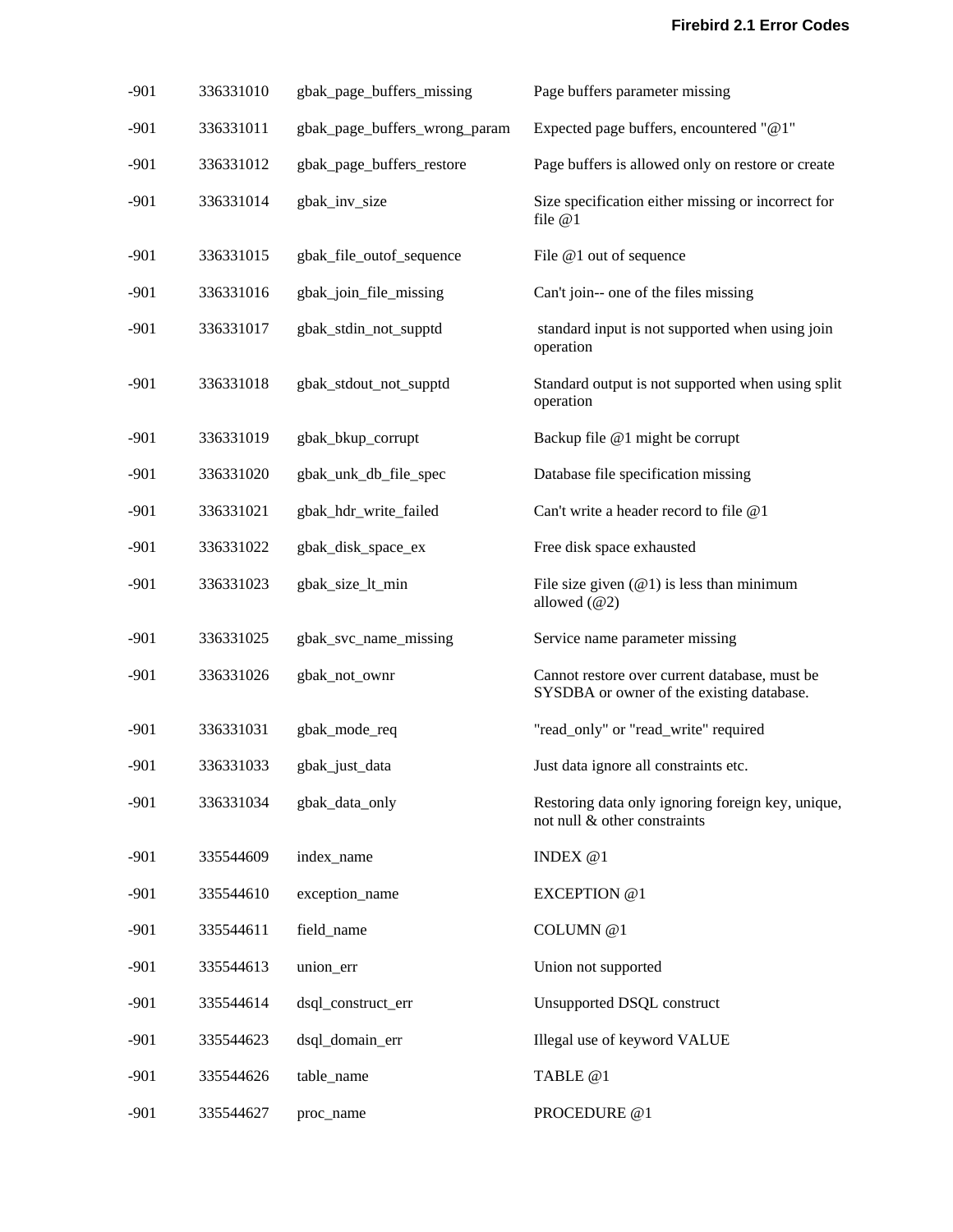| $-901$ | 335544641 | dsql_domain_not_found                | Specified domain or source column @1 does not<br>exist                                                             |
|--------|-----------|--------------------------------------|--------------------------------------------------------------------------------------------------------------------|
| $-901$ | 335544656 | dsql_var_conflict                    | Variable @1 conflicts with parameter in same<br>procedure                                                          |
| $-901$ | 335544666 | srvr_version_too_old                 | Server version too old to support all CREATE<br>DATABASE options                                                   |
| $-901$ | 335544673 | no delete                            | Cannot delete                                                                                                      |
| $-901$ | 335544675 | sort_err                             | Sort error                                                                                                         |
| $-901$ | 335544703 | svcnoexe                             | Service @1 does not have an associated<br>executable                                                               |
| $-901$ | 335544704 | net_lookup_err                       | Failed to locate host machine.                                                                                     |
| $-901$ | 335544705 | service_unknown                      | Undefined service $@1/@2$ .                                                                                        |
| $-901$ | 335544706 | host_unknown                         | The specified name was not found in the hosts file<br>or Domain Name Services.                                     |
| $-901$ | 335544711 | unprepared_stmt                      | Attempt to execute an unprepared dynamic SQL<br>statement.                                                         |
| $-901$ | 335544716 | svc_in_use                           | Service is currently busy: @1                                                                                      |
| $-901$ | 335544731 | tra_must_sweep                       |                                                                                                                    |
| $-901$ | 335544740 | udf_exception                        | A fatal exception occurred during the execution of<br>a user defined function.                                     |
| $-901$ | 335544741 | lost_db_connection                   | Connection lost to database                                                                                        |
| $-901$ | 335544742 | no_write_user_priv                   | User cannot write to RDB\$USER_PRIVILEGES                                                                          |
| $-901$ | 335544767 | blob_filter_exception                | A fatal exception occurred during the execution of<br>a blob filter.                                               |
| $-901$ | 335544768 | exception_access_violation           | Access violation. The code attempted to access a<br>virtual address without privilege to do so.                    |
| $-901$ | 335544769 | exception_datatype_missalignment     | Datatype misalignment. The attempted to read or<br>write a value that was not stored on a memory<br>boundary.      |
| $-901$ | 335544770 | exception_array_bounds_exceeded      | Array bounds exceeded. The code attempted to<br>access an array element that is out of bounds.                     |
| $-901$ | 335544771 | exception_float_denormal_operan<br>d | Float denormal operand. One of the floating-point<br>operands is too small to represent a standard float<br>value. |
| $-901$ | 335544772 | exception_float_divide_by_zero       | Floating-point divide by zero. The code attempted<br>to divide a floating-point value by zero.                     |
| $-901$ | 335544773 | exception_float_inexact_result       | Floating-point inexact result. The result of a<br>floating-point operation cannot be represented as a              |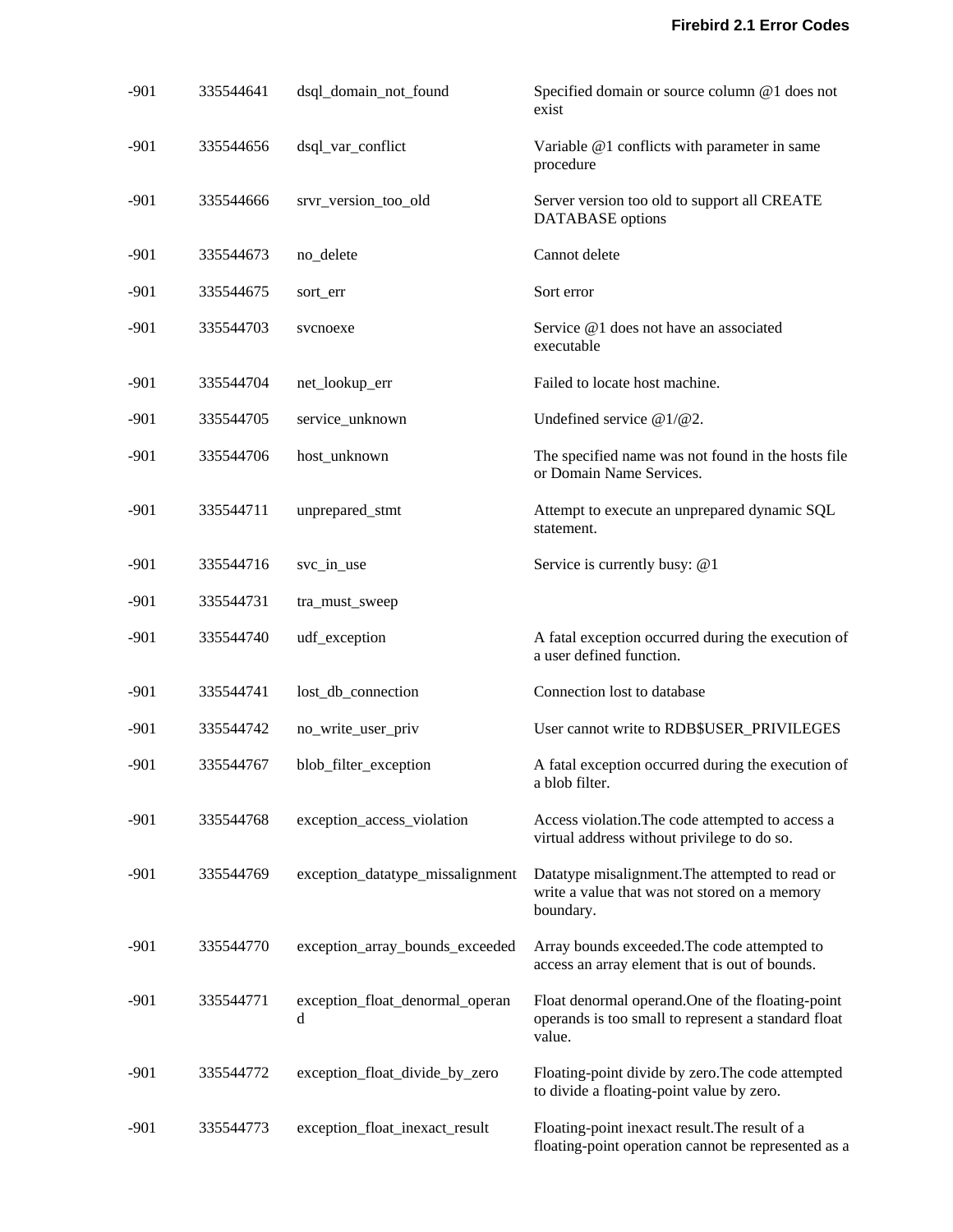## deciaml fraction.

| $-901$ | 335544774 | exception_float_invalid_operand  | Floating-point invalid operand.An indeterminant<br>error occurred during a floating-point operation.               |
|--------|-----------|----------------------------------|--------------------------------------------------------------------------------------------------------------------|
| $-901$ | 335544775 | exception_float_overflow         | Floating-point overflow. The exponent of a<br>floating-point operation is greater than the<br>magnitude allowed.   |
| $-901$ | 335544776 | exception_float_stack_check      | Floating-point stack check. The stack overflowed<br>or underflowed as the result of a floating-point<br>operation. |
| $-901$ | 335544777 | exception_float_underflow        | Floating-point underflow. The exponent of a<br>floating-point operation is less than the magnitude<br>allowed.     |
| $-901$ | 335544778 | exception_integer_divide_by_zero | Integer divide by zero. The code attempted to<br>divide an integer value by an integer divisor of<br>zero.         |
| $-901$ | 335544779 | exception_integer_overflow       | Integer overflow. The result of an integer<br>operation caused the most significant bit of the<br>result to carry. |
| $-901$ | 335544780 | exception_unknown                | An exception occurred that does not have a<br>description.Exception number @1.                                     |
| $-901$ | 335544781 | exception_stack_overflow         | Stack overflow. The resource requirements of the<br>runtime stack have exceeded the memory<br>available to it.     |
| $-901$ | 335544782 | exception_sigsegv                | Segmentation Fault. The code attempted to access<br>memory without priviledges.                                    |
| $-901$ | 335544783 | exception_sigill                 | Illegal Instruction. The Code attempted to perfrom<br>an illegal operation.                                        |
| $-901$ | 335544784 | exception_sigbus                 | Bus Error. The Code caused a system bus error.                                                                     |
| $-901$ | 335544785 | exception_sigfpe                 | Floating Point Error. The Code caused an<br>Arithmetic Exception or a floating point<br>exception.                 |
| $-901$ | 335544786 | ext_file_delete                  | Cannot delete rows from external files.                                                                            |
| $-901$ | 335544787 | ext_file_modify                  | Cannot update rows in external files.                                                                              |
| $-901$ | 335544788 | adm_task_denied                  | Unable to perform operation. You must be either<br>SYSDBA or owner of the database                                 |
| $-901$ | 335544794 | cancelled                        | Operation was cancelled                                                                                            |
| $-901$ | 335544797 | svcnouser                        | User name and password are required while<br>attaching to the services manager                                     |
| $-901$ | 335544801 | datype_notsup                    | Data type not supported for arithmetic                                                                             |
| $-901$ | 335544803 | dialect_not_changed              | Database dialect not changed.                                                                                      |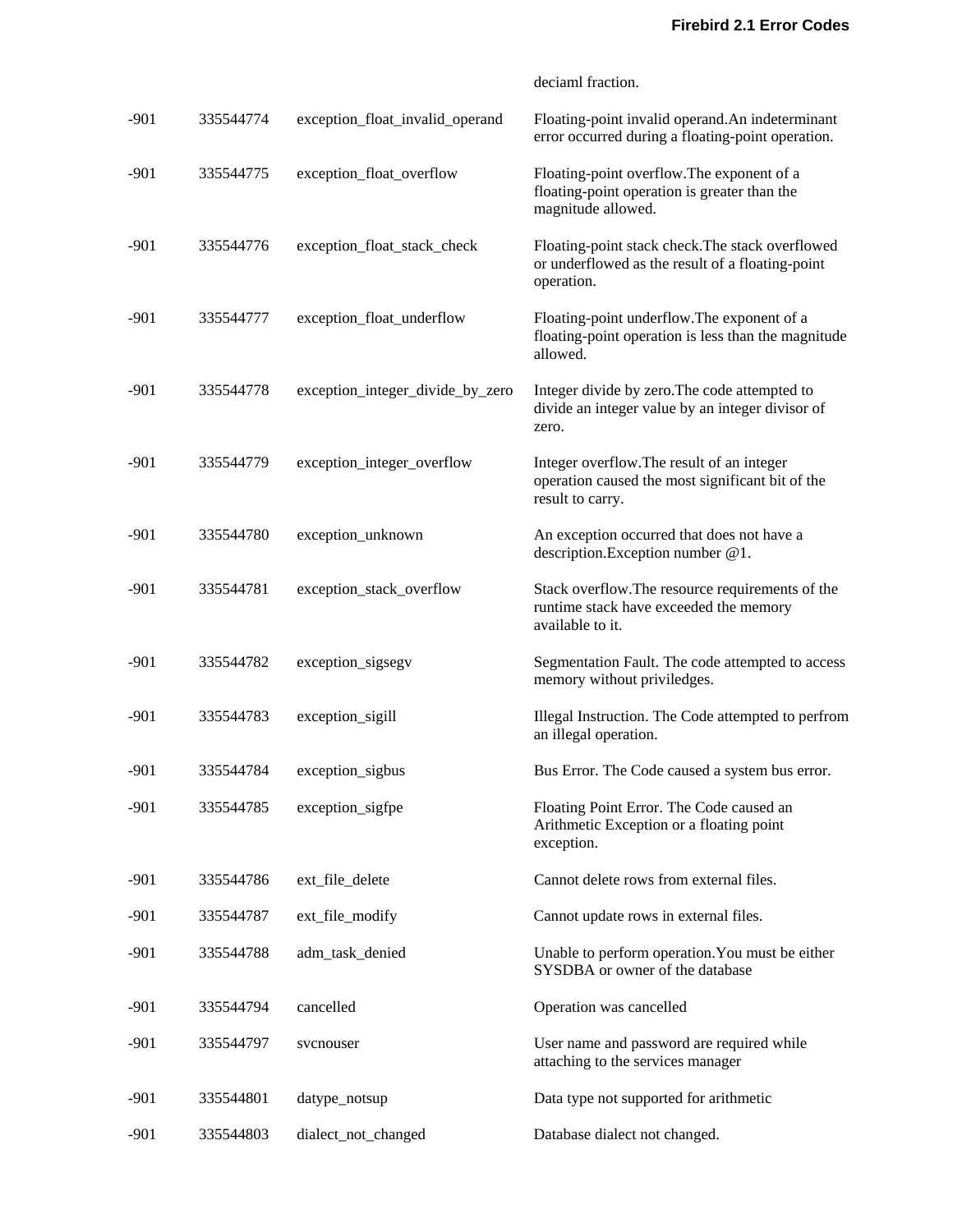| -901   | 335544804 | database_create_failed       | Unable to create database $@1$                                                |
|--------|-----------|------------------------------|-------------------------------------------------------------------------------|
| $-901$ | 335544805 | inv_dialect_specified        | Database dialect $@1$ is not a valid dialect.                                 |
| $-901$ | 335544806 | valid_db_dialects            | Valid database dialects are @1.                                               |
| $-901$ | 335544811 | inv_client_dialect_specified | Passed client dialect @1 is not a valid dialect.                              |
| $-901$ | 335544812 | valid_client_dialects        | Valid client dialects are @1.                                                 |
| $-901$ | 335544814 | service_not_supported        | Services functionality will be supported in a later<br>version of the product |
| $-901$ | 335544820 | invalid_savepoint            | Unable to find savepoint with name $@1$ in<br>transaction context             |
| $-901$ | 335544835 | bad_shutdown_mode            | Target shutdown mode is invalid for database<br>"@1"                          |
| $-901$ | 335544840 | no_update                    | Cannot update                                                                 |
| $-901$ | 335544842 | stack trace                  | @1                                                                            |
| $-901$ | 335544843 | ctx_var_not_found            | Context variable @1 is not found in namespace<br>@2                           |
| $-901$ | 335544844 | ctx_namespace_invalid        | Invalid namespace name $@1$ passed to $@2$                                    |
| $-901$ | 335544845 | ctx_too_big                  | Too many context variables                                                    |
| $-901$ | 335544846 | ctx_bad_argument             | Invalid argument passed to @1                                                 |
| $-901$ | 335544847 | identifier_too_long          | BLR syntax error. Identifier @1 is too long                                   |
| $-901$ | 335544859 | invalid_time_precision       | Time precision exceeds allowed range $(0 - \mathcal{Q} 1)$                    |
| $-901$ | 335544866 | met_wrong_gtt_scope          | @1 cannot depend on @2                                                        |
| $-901$ | 335544868 | illegal_prc_type             | Procedure @1 is not selectable (it does not<br>contain a SUSPEND statement)   |
| $-901$ | 335544869 | invalid_sort_datatype        | Datatype $@1$ is not supported for sorting<br>operation                       |
| $-901$ | 335544870 | collation name               | <b>COLLATION</b> @1                                                           |
| $-901$ | 335544871 | domain_name                  | DOMAIN @1                                                                     |
| $-901$ | 335544874 | max_db_per_trans_allowed     | A multi database transaction cannot span more<br>than @1 databases            |
| $-901$ | 335544876 | bad_proc_BLR                 | Error while parsing procedure $@1's$ BLR                                      |
| $-901$ | 335544877 | key_too_big                  | Index key too big                                                             |
| $-901$ | 336397211 | dsql_too_many_values         | Too many values (more than $@1$ ) in member list<br>to match against          |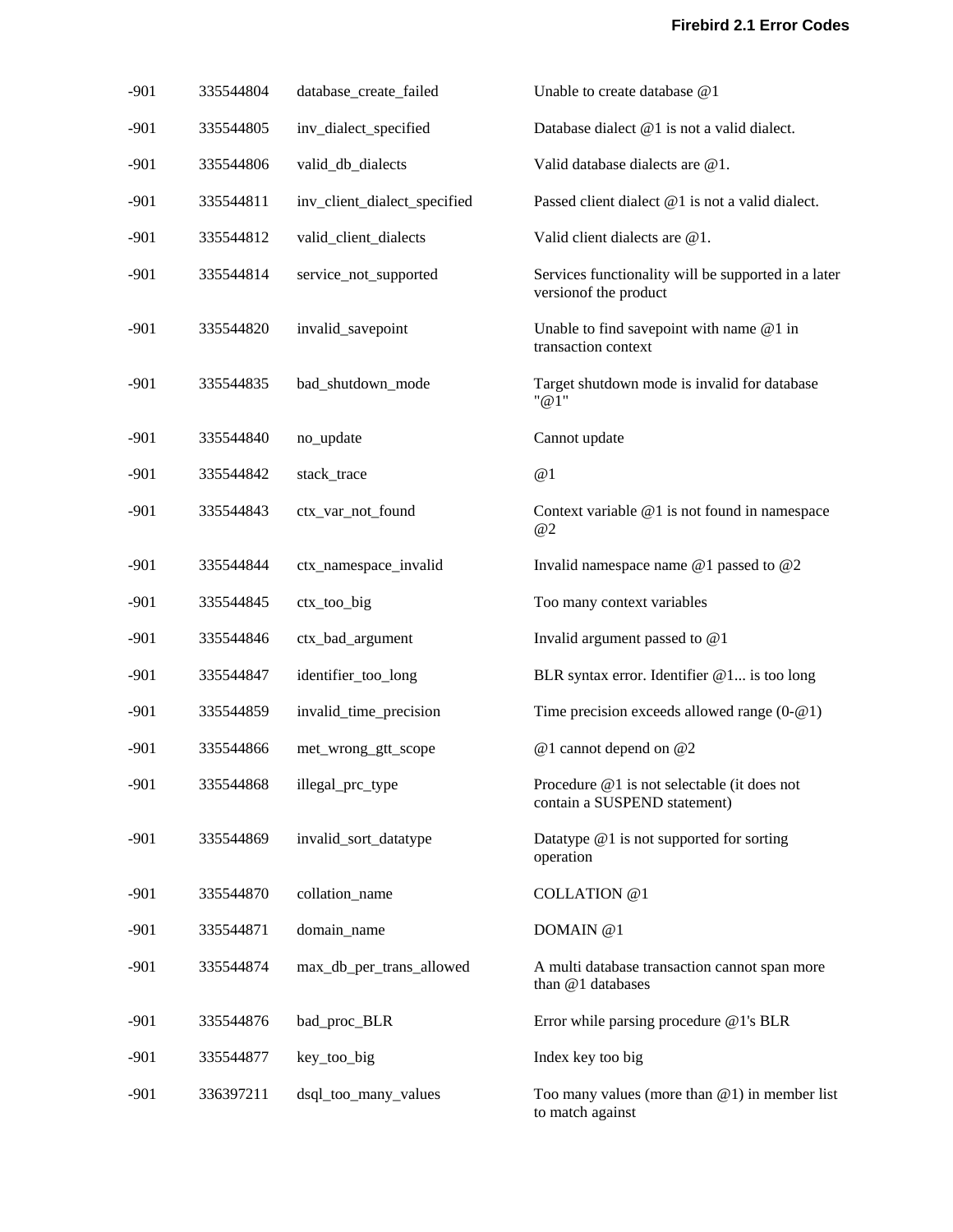| $-901$ | 336397236 | dsql_unsupp_feature_dialect | Feature is not supported in dialect @1                        |
|--------|-----------|-----------------------------|---------------------------------------------------------------|
| $-902$ | 335544333 | bug_check                   | Internal gds software consistency check $(\mathcal{Q}_1)$     |
| $-902$ | 335544335 | db_corrupt                  | Database file appears corrupt $(\mathcal{Q}_1)$               |
| $-902$ | 335544344 | io_error                    | I/O error for file "@2"                                       |
| $-902$ | 335544346 | metadata_corrupt            | Corrupt system table                                          |
| $-902$ | 335544373 | sys_request                 | Operating system directive @1 failed                          |
| $-902$ | 335544384 | badblk                      | Internal error                                                |
| $-902$ | 335544385 | invpoolcl                   | Internal error                                                |
| $-902$ | 335544387 | relbadblk                   | Internal error                                                |
| $-902$ | 335544388 | blktoobig                   | Block size exceeds implementation restriction                 |
| $-902$ | 335544394 | badodsver                   | Incompatible version of on-disk structure                     |
| $-902$ | 335544397 | dirtypage                   | Internal error                                                |
| $-902$ | 335544398 | waifortra                   | Internal error                                                |
| $-902$ | 335544399 | doubleloc                   | Internal error                                                |
| $-902$ | 335544400 | nodnotfnd                   | Internal error                                                |
| $-902$ | 335544401 | dupnodfnd                   | Internal error                                                |
| $-902$ | 335544402 | locnotmar                   | Internal error                                                |
| $-902$ | 335544404 | corrupt                     | Database corrupted                                            |
| $-902$ | 335544405 | badpage                     | Checksum error on database page @1                            |
| $-902$ | 335544406 | badindex                    | Index is broken                                               |
| $-902$ | 335544409 | trareqmis                   | Transaction--request mismatch (synchronization<br>error)      |
| $-902$ | 335544410 | badhndcnt                   | Bad handle count                                              |
| $-902$ | 335544411 | wrotpbver                   | Wrong version of transaction parameter block                  |
| $-902$ | 335544412 | wroblrver                   | Unsupported BLR version (expected $@1$ ,<br>encountered $@2)$ |
| $-902$ | 335544413 | wrodpbver                   | Wrong version of database parameter block                     |
| -902   | 335544415 | badrelation                 | Database corrupted                                            |
| $-902$ | 335544416 | nodetach                    | Internal error                                                |
| $-902$ | 335544417 | notremote                   | Internal error                                                |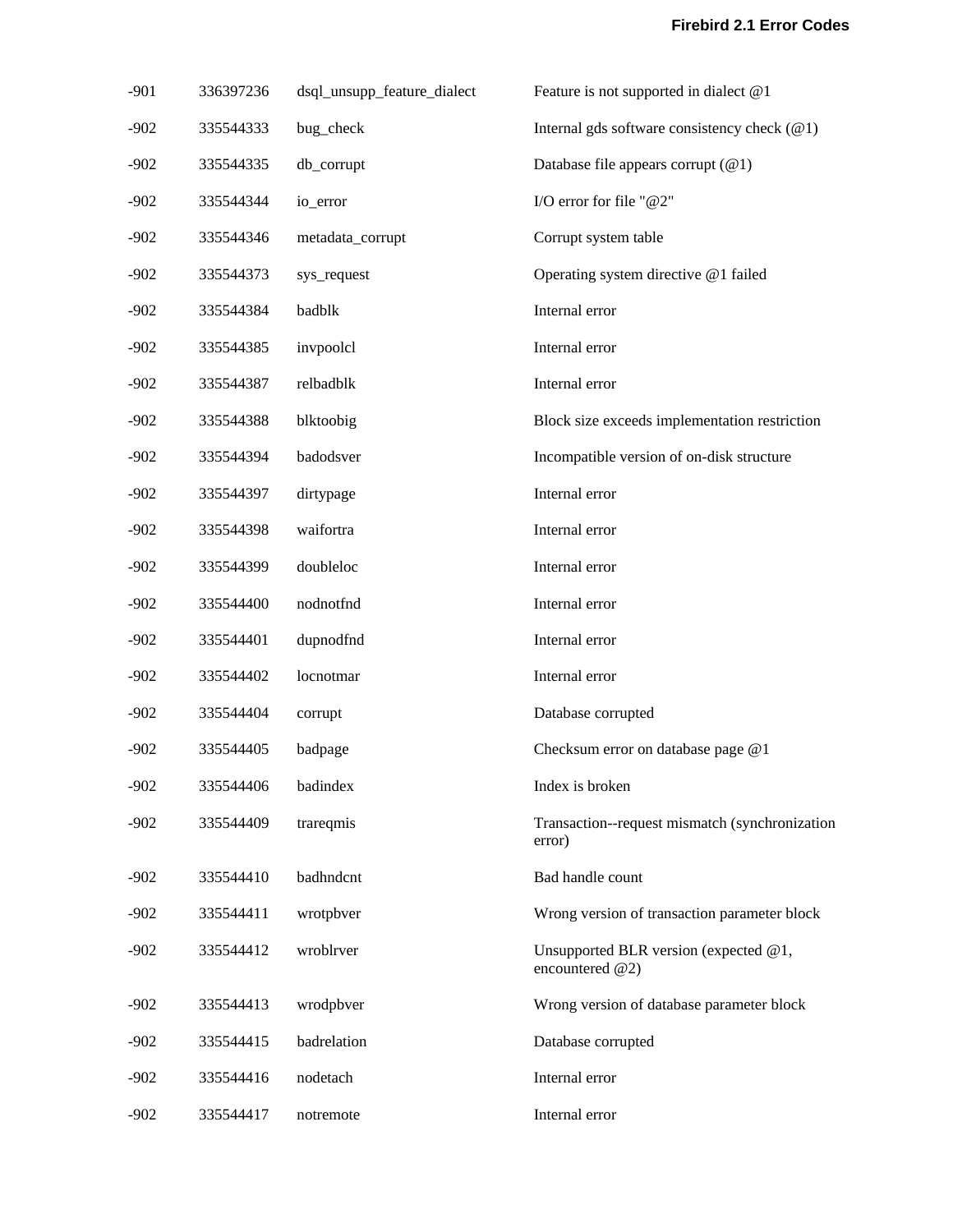| $-902$ | 335544422 | dbfile                    | Internal error                                                                                                 |
|--------|-----------|---------------------------|----------------------------------------------------------------------------------------------------------------|
| $-902$ | 335544423 | orphan                    | Internal error                                                                                                 |
| $-902$ | 335544432 | lockmanerr                | Lock manager error                                                                                             |
| $-902$ | 335544436 | sqlerr                    | SQL error code = $@1$                                                                                          |
| $-902$ | 335544448 | bad_sec_info              |                                                                                                                |
| $-902$ | 335544449 | invalid_sec_info          |                                                                                                                |
| $-902$ | 335544470 | buf_invalid               | Cache buffer for page $@1$ invalid                                                                             |
| $-902$ | 335544471 | indexnotdefined           | There is no index in table $@1$ with id $@2$                                                                   |
| $-902$ | 335544472 | login                     | Your user name and password are not defined.<br>Ask your database administrator to set up a<br>Firebird login. |
| $-902$ | 335544506 | shutinprog                | Database @1 shutdown in progress                                                                               |
| $-902$ | 335544528 | shutdown                  | Database @1 shutdown                                                                                           |
| $-902$ | 335544557 | shutfail                  | Database shutdown unsuccessful                                                                                 |
| $-902$ | 335544569 | dsql_error                | Dynamic SQL Error                                                                                              |
| $-902$ | 335544653 | psw_attach                | Cannot attach to password database                                                                             |
| $-902$ | 335544654 | psw_start_trans           | Cannot start transaction for password database                                                                 |
| $-902$ | 335544717 | err_stack_limit           | Stack size insufficent to execute current request                                                              |
| $-902$ | 335544721 | network_error             | Unable to complete network request to host "@1".                                                               |
| $-902$ | 335544722 | net_connect_err           | Failed to establish a connection.                                                                              |
| $-902$ | 335544723 | net_connect_listen_err    | Error while listening for an incoming connection.                                                              |
| $-902$ | 335544724 | net_event_connect_err     | Failed to establish a secondary connection for<br>event processing.                                            |
| $-902$ | 335544725 | net_event_listen_err      | Error while listening for an incoming event<br>connection request.                                             |
| $-902$ | 335544726 | net_read_err              | Error reading data from the connection.                                                                        |
| $-902$ | 335544727 | net_write_err             | Error writing data to the connection.                                                                          |
| $-902$ | 335544732 | unsupported_network_drive | Access to databases on file servers is not<br>supported.                                                       |
| $-902$ | 335544733 | io_create_err             | Error while trying to create file                                                                              |
| $-902$ | 335544734 | io_open_err               | Error while trying to open file                                                                                |
| $-902$ | 335544735 | io_close_err              | Error while trying to close file                                                                               |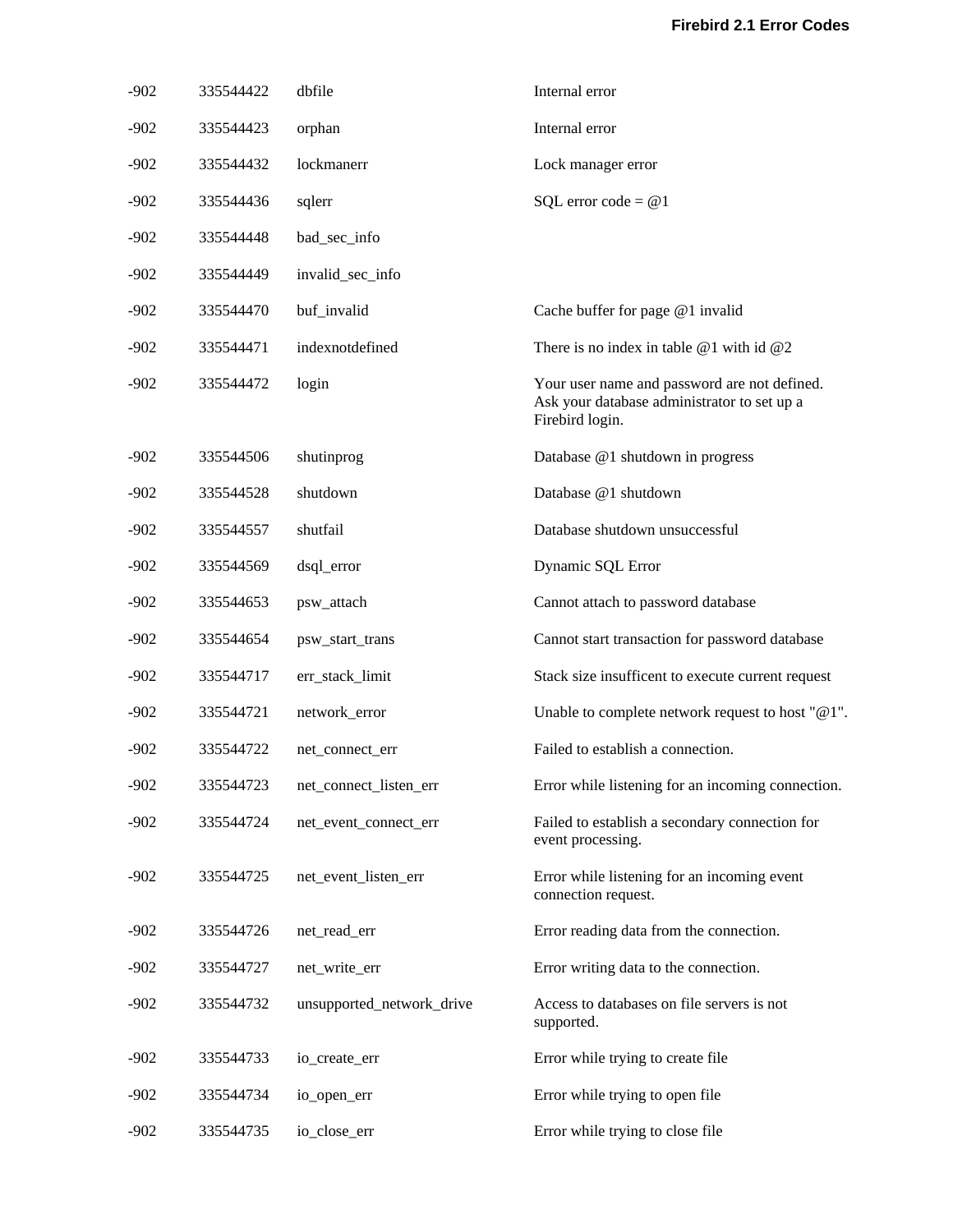| $-902$ | 335544736 | io_read_err             | Error while trying to read from file                                                                                         |
|--------|-----------|-------------------------|------------------------------------------------------------------------------------------------------------------------------|
| $-902$ | 335544737 | io_write_err            | Error while trying to write to file                                                                                          |
| $-902$ | 335544738 | io_delete_err           | Error while trying to delete file                                                                                            |
| $-902$ | 335544739 | io_access_err           | Error while trying to access file                                                                                            |
| $-902$ | 335544745 | login_same_as_role_name | Your login $@1$ is same as one of the SQL role<br>name. Ask your database administrator to set up a<br>valid Firebird login. |
| $-902$ | 335544791 | file_in_use             | The file $@1$ is currently in use by another<br>process. Try again later.                                                    |
| $-902$ | 335544795 | unexp_spb_form          | Unexpected item in service parameter block,<br>expected @1                                                                   |
| $-902$ | 335544809 | extern_func_dir_error   | Function $@1$ is in $@2$ , which is not in a permitted<br>directory for external functions.                                  |
| $-902$ | 335544819 | io_32bit_exceeded_err   | File exceeded maximum size of 2GB.Add another<br>database file or use a 64 bit I/O version of<br>Firebird.                   |
| $-902$ | 335544831 | conf_access_denied      | Access to $@1"@2"$ is denied by server<br>administrator                                                                      |
| $-902$ | 335544834 | cursor_not_open         | Cursor is not open                                                                                                           |
| $-902$ | 335544841 | cursor_already_open     | Cursor is already open                                                                                                       |
| $-902$ | 335544856 | att_shutdown            | Connection shutdown                                                                                                          |
| -902   | 335544882 | long_login              | Login name too long ( $@1$ characters, maximum<br>allowed $@2)$                                                              |
| $-904$ | 335544324 | bad_db_handle           | Invalid database handle (no active connection)                                                                               |
| $-904$ | 335544375 | unavailable             | Unavailable database                                                                                                         |
| $-904$ | 335544381 | imp_exc                 | Implementation limit exceeded                                                                                                |
| $-904$ | 335544386 | nopoolids               | Too many requests                                                                                                            |
| $-904$ | 335544389 | bufexh                  | Buffer exhausted                                                                                                             |
| $-904$ | 335544391 | bufinuse                | Buffer in use                                                                                                                |
| $-904$ | 335544393 | reqinuse                | Request in use                                                                                                               |
| $-904$ | 335544424 | no_lock_mgr             | No lock manager available                                                                                                    |
| $-904$ | 335544430 | virmemexh               | Unable to allocate memory from operating system                                                                              |
| $-904$ | 335544451 | update_conflict         | Update conflicts with concurrent update                                                                                      |
| $-904$ | 335544453 | obj_in_use              | Object @1 is in use                                                                                                          |
|        |           |                         |                                                                                                                              |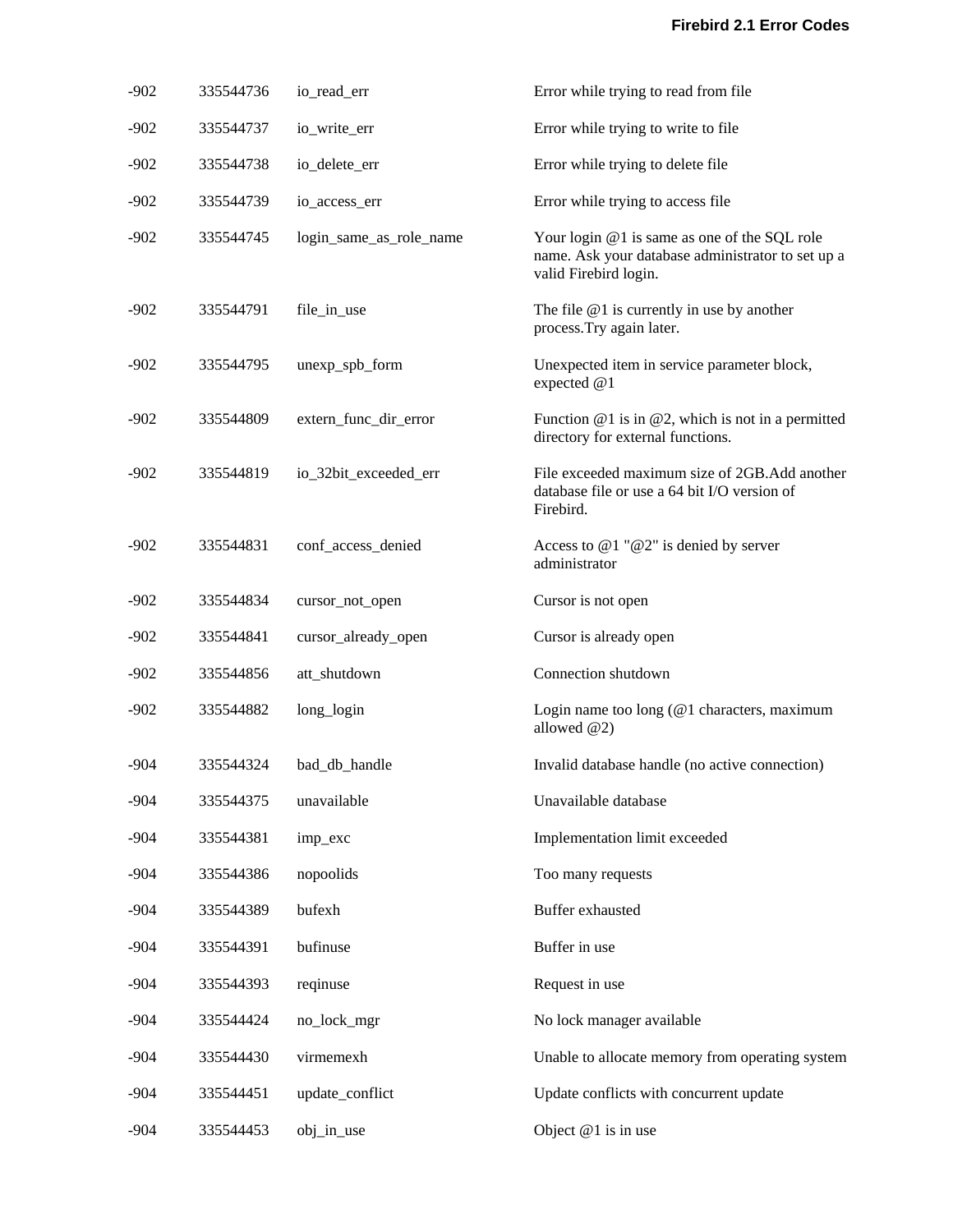| $-904$ | 335544455 | shadow_accessed            | Cannot attach active shadow file                                                                     |
|--------|-----------|----------------------------|------------------------------------------------------------------------------------------------------|
| $-904$ | 335544460 | shadow_missing             | A file in manual shadow @1 is unavailable                                                            |
| $-904$ | 335544661 | index_root_page_full       | Cannot add index, index root page is full.                                                           |
| $-904$ | 335544676 | sort_mem_err               | Sort error: not enough memory                                                                        |
| $-904$ | 335544683 | req_depth_exceeded         | Request depth exceeded. (Recursive definition?)                                                      |
| -904   | 335544758 | sort_rec_size_err          | Sort record size of $@1$ bytes is too big                                                            |
| $-904$ | 335544761 | too_many_handles           | Too many open handles to database                                                                    |
| $-904$ | 335544792 | service_att_err            | Cannot attach to services manager                                                                    |
| $-904$ | 335544799 | svc_name_missing           | The service name was not specified.                                                                  |
| $-904$ | 335544813 | optimizer_between_err      | Unsupported field type specified in BETWEEN<br>predicate.                                            |
| $-904$ | 335544827 | exec_sql_invalid_arg       | Invalid argument in EXECUTE STATEMENT-<br>cannot convert to string                                   |
| $-904$ | 335544828 | exec_sql_invalid_req       | Wrong request type in EXECUTE STATEMENT<br>'@1'                                                      |
| $-904$ | 335544829 | exec_sql_invalid_var       | Variable type (position @1) in EXECUTE<br>STATEMENT '@2' INTO does not match<br>returned column type |
| $-904$ | 335544830 | exec_sql_max_call_exceeded | Too many recursion levels of EXECUTE<br><b>STATEMENT</b>                                             |
| -904   | 335544832 | wrong_backup_state         | Cannot change difference file name while<br>database is in backup mode                               |
| $-904$ | 335544852 | partner_idx_incompat_type  | Partner index segment no @1 has incompatible<br>data type                                            |
| $-904$ | 335544857 | blobtoobig                 | Maximum BLOB size exceeded                                                                           |
| -904   | 335544862 | record_lock_not_supp       | Stream does not support record locking                                                               |
| -904   | 335544863 | partner_idx_not_found      | Cannot create foreign key constraint @1. Partner<br>index does not exist or is inactive.             |
| $-904$ | 335544864 | tra_num_exc                | Transactions count exceeded. Perform backup and<br>restore to make database operable again           |
| -904   | 335544865 | field_disappeared          | Column has been unexpectedly deleted                                                                 |
| -904   | 335544878 | concurrent_transaction     | Concurrent transaction number is $@1$                                                                |
| -906   | 335544744 | max_att_exceeded           | Maximum user count exceeded.Contact your<br>database administrator.                                  |
| $-909$ | 335544667 | drdb_completed_with_errs   | Drop database completed with errors                                                                  |